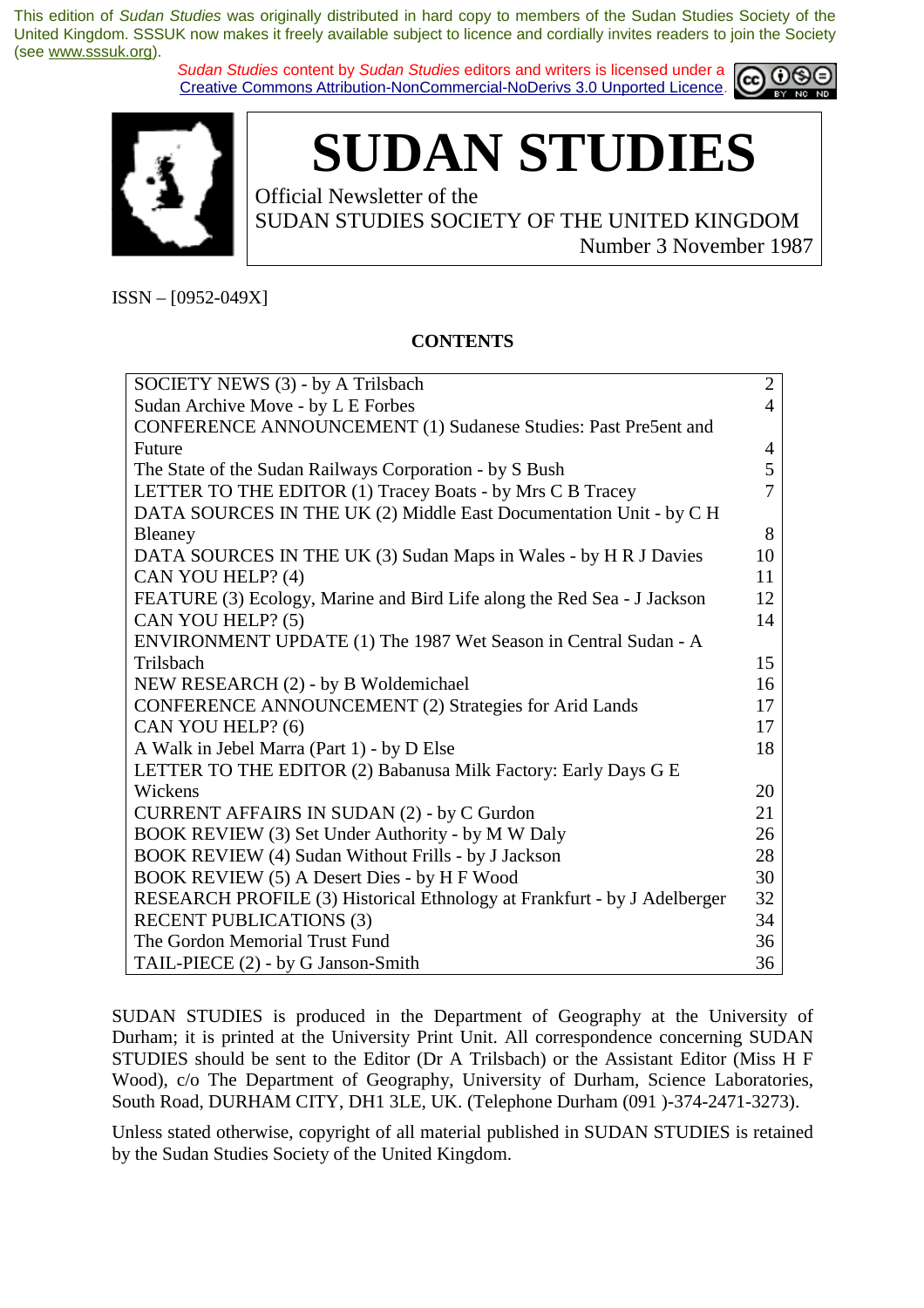*Sudan Studies content by Sudan Studies editors and writers is licensed under a* Creative Commons Attribution-NonCommercial-NoDerivs 3.0 Unported Licence.



### **SOCIETY NEWS**

By Tony Trilsbach, Secretary of SSSUK and Editor of SUDAN STUDIES.

The last newsletter mentioned that the Society had just over 200 members and that we could probably expect to settle down with a core membership of about 250. I am delighted to announce that this figure has now been exceeded and that membership now stands at over 300. Of particular pleasure has been an increase in Sudanese member.

Many important events have taken place since the last newsletter was distributed. These have included the first SSSUK Symposium and AGM, the formation of the first elected committee, the nomination of an Honorary President and Honorary Sudanese and other Overseas Corresponding Members, the publication of the Society's firs first Occasional Paper, and invitations for SSSUK to he represented at an international Sudan Studies. Conference (see page 4).

The Symposium/AGM proved to be a great success. The major problem faced by the organisers was the overwhelming response, with over a hundred people attending. This more than doubled the expected numbers and the Society offers its sincerest gratitude to the staff of the Sudan Cultural Centre for their tremendous help in meeting the demands of the day and for providing refreshments. The symposium had a wide and interesting range of subjects for discussion, falling into the categories of History and Current Affairs, Science and the Environment, and Education. Although the content of one paper led to some passionate discussion, the sessions went without major hitches, the only real problems being overcrowding and the 'drowning' of some speakers by an overflowing water pipe ouside the main speaking lounge. The papers will be published early in 1988.

The AGM went smoothly, with most discussion directed towards the length of office to be served by the committee and the election of Honorary Members. The new committee is as follows:

| Chairman        | Professor G N Sanderson (Historian)               |
|-----------------|---------------------------------------------------|
| Deputy Chairman | Dr P Woodward (Political Scientist)               |
| Treasurer       | Miss L E Forbes (Librarian and Archivist)         |
| Secretary       | Dr A Trilsbach (Geographer)                       |
|                 | S Bush (Former ELT Liaison officer)               |
|                 | Dr D Lindley (Ecologist)                          |
|                 | Dr G E Wickens (Botanist)                         |
|                 | Dr P Wilson (Publisher)                           |
|                 | Dr J Wright (Surveyor)                            |
| Ex-Officio      | Dr Ahmed el-Bushra (Sudan Cultural<br>Counsellor) |

Additionally, Sir Gawain Bell KCMG CBE was elected Honorary President, and Miss H Wood was appointed Assistant Editor of the Sudan Studies (Dr Trilsbach remains as Editor).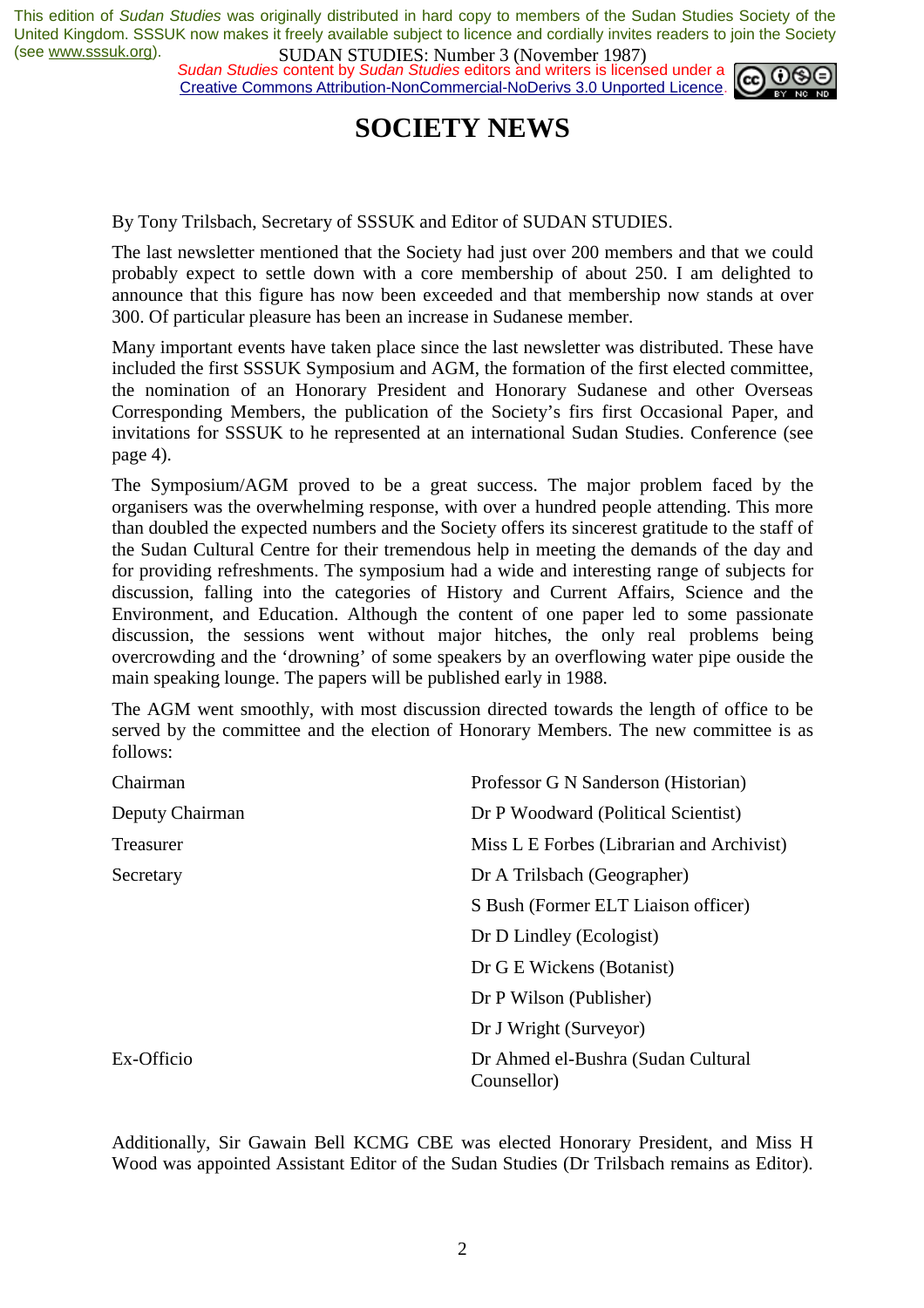*Sudan Studies content by Sudan Studies editors and writers is licensed under a* Creative Commons Attribution-NonCommercial-NoDerivs 3.0 Unported Licence.



A list of Sudanese and Overseas Corresponding members will be published when letters confirming acceptance have been received.

By the time you read this, you should also have received the first of the Society's Occasional Papers, **'GORDON: Yet Another Assessment'**, by Richard Hill. Many were distributed at the AGM, and others not previously despatched should have been sent in the same envelope as this newsletter. No doubt someone has slipped through the net and been missed out. If so, please write to me and I will rectify the situation as soon as possible. Please note that this is distributed free to members, but is charged at  $£3.00$  plus  $5Op$  p&p elsewhere. The free despatch should not be seen as a precedent, and the committee may charge for future publications in the series.

One further comment needs to be made concerning publications. The Secretary has occasionally received publications which are not suitable for review, but which may be of interest to members. So far this has included several editions of the **newsletter of the Sudan Studies Association of America**, and a copy of the '**Bibliography of Geological Sciences for the Republic of the Sudan 1837—1985',** by J.R. Vail and J.P. Duggua. If anyone would like to consult these, please write to the Secretary.

Additional comments are concerned with SUDAN STUDIES. As you will see, this edition contains a variety of subject matter, but some points should be highlighted. Firstly, there is a shortage of material on the South, which would be nice to rectify in future editions. Secondly, although I am receiving plenty of new material it is tending to come from the same people. This, of course, is not undesirable in itself, but it would be nice to see a wider authorship, especially amongst members who served in the Condominium. Some of the most interesting correspondence I have received relates to articles which have been based on recent experiences, but which have been commented on by members with experiences from earlier times. This can be demonstrated in this issue with the letter on page 20. A similar comparison was shared at the Symposium in the session on Education, when experiences were shared over the last forty years or so. Finally, I appeal to be kept up to date with news concerning Sudanese visitors to the UK (or Europe or North America), information on conferences, TV programmes etc, and also information on data sources, new research, research profiles and the like.

Finally, I wish to thank everyone who has contributed to SUDAN STUDIES, offered suggestions on a whole variety of issues, and who attended the Symposium/AGM. (PS. **For your diary, the next Symposium/AGM will be held on Saturday September 24th).** 

**Please send all articles and correspondence to the Secretary/Editor as follows:** 

**Dr A Trilsbach, c/o Department of 6eography, University of Durham, Science Laboratories, South Road, DURHAM CITY, DHl 3LE, UK.**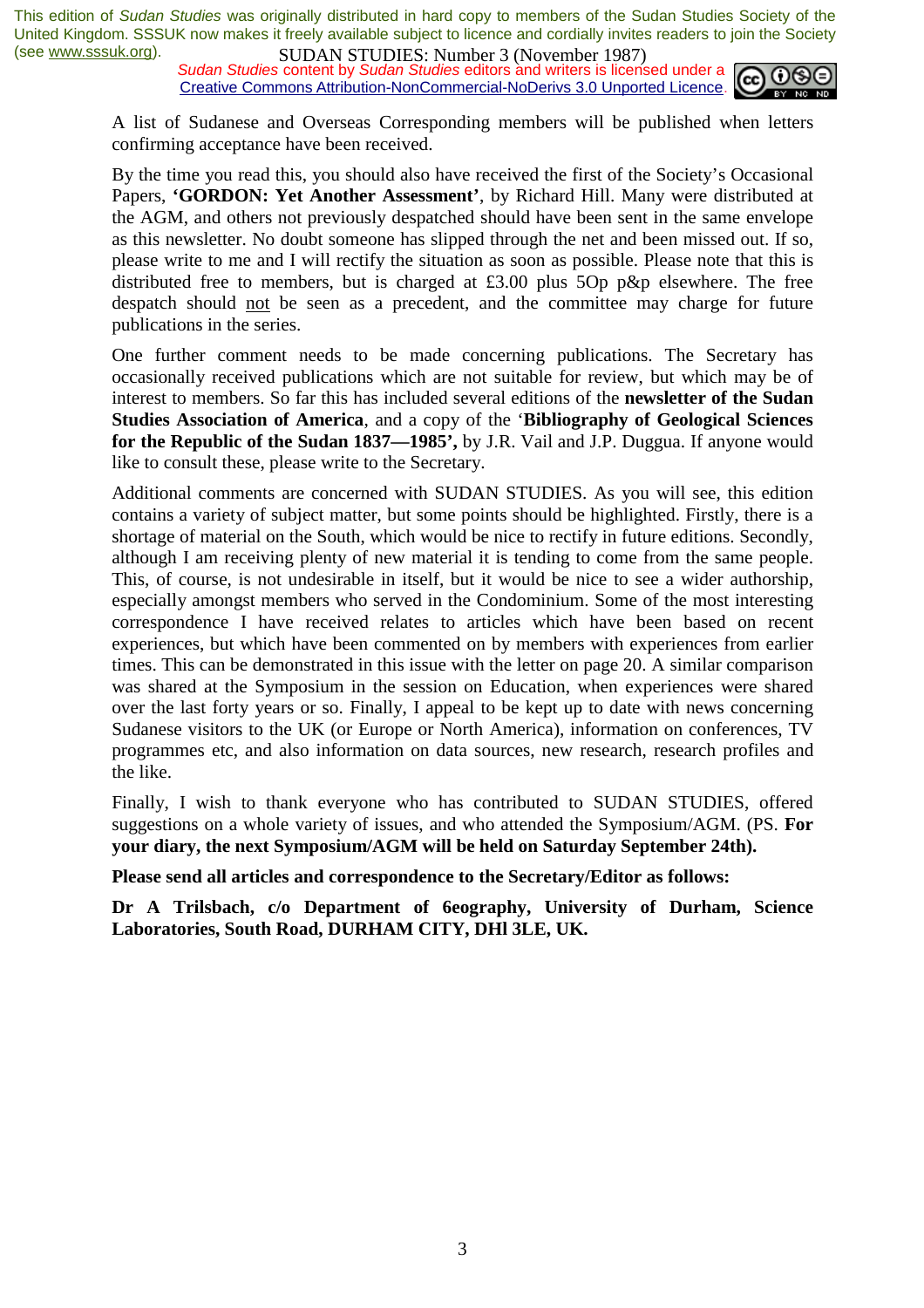*Sudan Studies content by Sudan Studies editors and writers is licensed under a* Creative Commons Attribution-NonCommercial-NoDerivs 3.0 Unported Licence.



### **SUDAN ARCHIVE MOVE**

As a result of major reorganisation in Durham University Library, the Sudan Archive (see Sudan Studies Number 1 February 1987, pp.4-5) will be leaving its home of thirty years at Elvet Hill, on 28th November 1987.

It is moving to a central location near Durham Cathedral and from 1st December 1987 it will be available at the Palace Green Section of Durham University Library. Benefits of the move include much improved search room facilities and proper environmentally controlled storage for the records. Specialist staff will also be transferring from the Oriental Section with the Archive and visitors and enquiries will be most welcome as usual.

Potential visitors should note the extended opening hours of the Archive: 0900-1700 Monday to Friday throughout the year and Saturday mornings during University terms. It will be closed on public holidays and between Christmas and the New Year. Please give prior warning of a personal visit to the Archive: a telephone call will do and there will be an ansaphone service during the hours the Archive is closed.

Enquiries should be addressed to the Keeper of Oriental books, Sudan Archive, University Library, Palace Green Section, DURHAM, DHl 3RN. (telephone Durham (091)-374-3028, telex 537351 DURLIB G).

### **SUDANESE STUDIES: PAST, PRESENT AND FUTURE**

Members who were unable to attend the SSSUK AGM in September may be unaware of the SUDANESE STUDIES conference to be held in Khartoum in January 1988 (5th-8th). The conference, which is being organised jointly by the Institute of African and Asian Studies (University of Khartoum) and the Sudan Studies Association of America, includes sessions on the State of Sudanese Studies (country-wise and discipline-wise); Refugees and Refugee Studies; Ethnic Studies and Ethnic Relations; Early Travellers to the Sudan; Famine, Drought and Rehabilitation; and National Integration.

Participants will be present from Sudan, the USA, Egypt, the Soviet Union, West Germany, France, Japan and the UK. Initial responses indicate that SSSUK will probably be represented by up to six of our members. Anyone requiring further details should write to the SSSUK Secretary.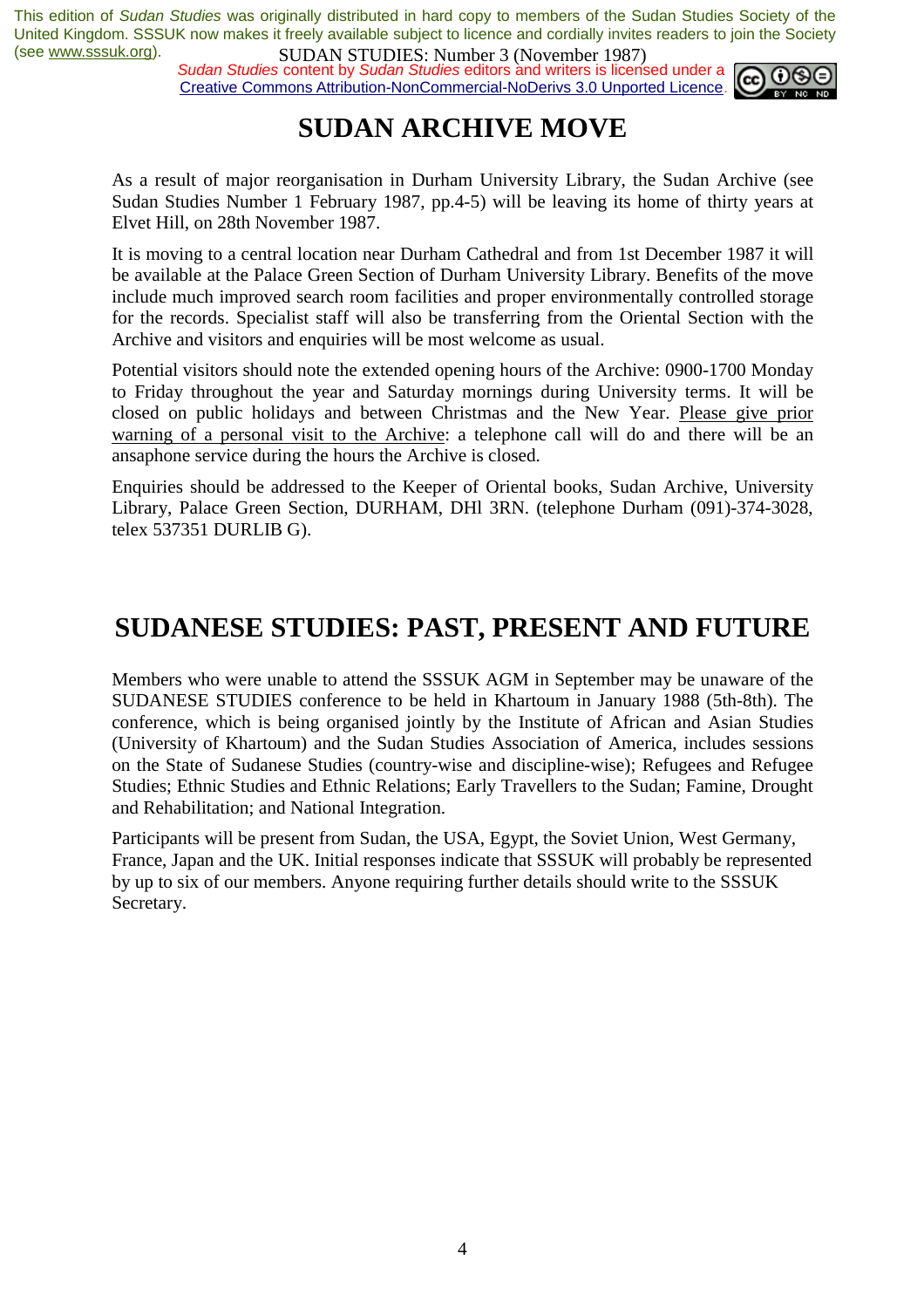*Sudan Studies content by Sudan Studies editors and writers is licensed under a* Creative Commons Attribution-NonCommercial-NoDerivs 3.0 Unported Licence.



# **THE STATE OF THE SUDAN RAILWAYS CORPORATION**

*Simon Bush reviews the current state of the Sudan Railways Corporation and tries to explain why so many operating difficulties have existed recently.* 

The deterioration of Sudan Railways services can be traced back at least fifteen years. Tonnage carried by Sudan Railways in 1973-4 was below one million tonnes, although it had reached three million tonnes in the early 1960s following the introduction of diesels. This decline in total tonnage occurred despite a considerable increase in industrial output and a fairly competitive rate of carriage compared with road haulage costs, although the effect of the new Port Sudan - Khartoum road must be considered. The reasons for the failure of the Sudan Railways to carry out its mandate are numerous and range from political interference in the management structure and system, to the lack of spare parts, and the involvement of the World Bank in Sudan Railways policy and development planning.

Sudan Railways remains the largest employer (apart from the central government) in the Sudan. It has a total workforce of some 33,450. With such a large workforce in strategic locations, the power of the railway unions is great; about 11,000 employees are located in Atbara alone. In 1982 Sudan Railways workers went on national strike, demanding higher pay and a reduction in market prices for various foods. The then president, Nimeiri, reacted by accelerating railway decentralisation plans which had begun in 1976. It was widely understood that these railway plans had been introduced for political and not economic reasons. One objective was to reduce the power of the unions at Atbara, the administration and engineering centre of the network. For a time, mainline engineering work was transferred to Nyala and Wad Medani, but returned to Atbara when the change in locations produced bottlenecks in the repair of stock. The general offices and management of the Corporation were, however, moved away from Atbara to Khartoum. The decentralisation plans failed because they were imposed too quickly and without first securing basic infrastructure and management.

Sudan Railways depends largely on foreign funding for its development programme, but foreign aid is not always injected in the appropriate area. Aid was used to purchase new locomotives instead of repairing existing stock, improving the main trunk lines and maintaining the signalling equipment.

Sudan is a vast country and communications are difficult. Sudan Railways provides the most effective all country transport system during most seasons. For customers it is more reliable and quicker than ad hoc lorry or bus systems. It takes thirty hours from Port Sudan to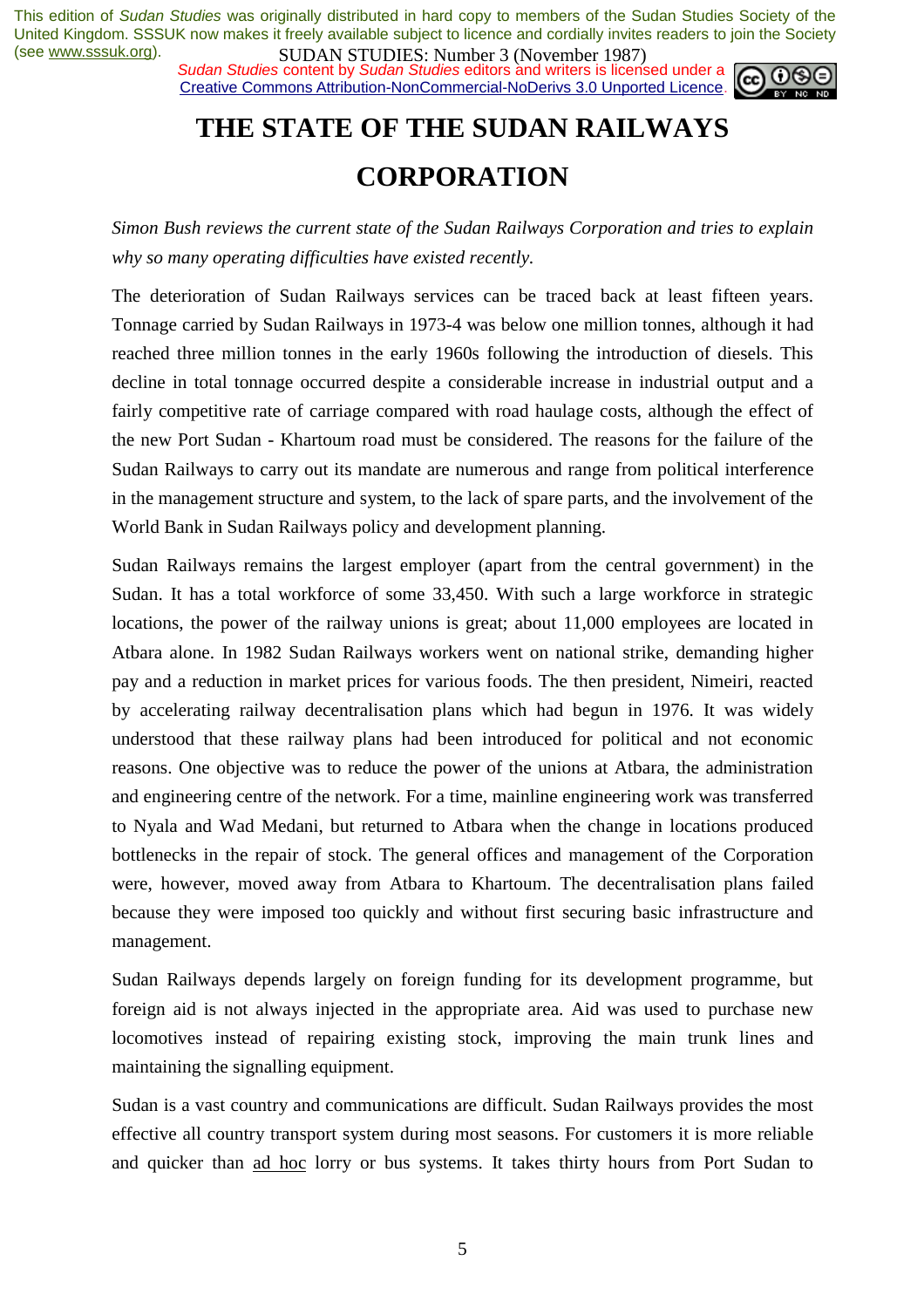*Sudan Studies content by Sudan Studies editors and writers is licensed under a* Creative Commons Attribution-NonCommercial-NoDerivs 3.0 Unported Licence.



Khartoum, while at least thirty six hours by road - so claims the Sudan Railways Corporation. But, as any passenger can relate, delays are very common, especially away from the primary trunk route between Port Sudan and Khartoum, and especially on the east-west route to Nyala. It has been estimated that only five per cent of passenger services arrive on time. The last Corporation report notes that:

*"The record of train punctuality was very much affected by the incidents of heavy rains and winds, engineering works, engine failures etc., however a small number of freight and passenger trains arrived on time...."* 

In 1984 a 'Survival Programme' was designed by the Corporation. The target of the programme was to regain public confidence and also to improve Sudan's transport capability. The programme started with the introduction of block goods trains from Port Sudan to Khartoum, combined with the introduction of an accelerated service on the Red Sea Line (via Atbara) to Port Sudan. The new express passenger trains, called 'Super Express' services, have reduced the travelling time from nearly two days to one. Seats must be reserved in advance from either Khartoum Central or Port Sudan stations. Full sleeping car and meals services are available. The express passenger services are very popular and other accelerated services may be introduced later this year on the routes to El Obeid and Nyala.

The Minister of Transport and Communications, Mr Serafino Wani (The People's Progressive Party's only representative in the Government), recently outlined the present poor condition of Sudan Railways to a press conference at the Ministry. In line with many government statements, Wani placed the blame upon the management of the Sudanese economy during the Nimieri regime and the ensuing lack of interest in the railways. The Minister outlined the railways' current capacity which amounts to forty two locomotives (in the mid 1960s 200 main line locomotives were in use on the 5,500 km network). Of the forty two, ten were bought recently to transport famine relief items to Nyala and these ten remain the backbone of the railway. There are also six steam locomotives that were in use during the Condominium which have been reconditioned to carry light goods loads on the Blue Nile line to Roseires. A total of 6067 general goods wagons were owned, of which nearly one third were out of service. Available passenger coaches totalled 487, supplemented with twelve buffet, dining and kitchen vehicles in regular use on main line and express services. However, more than eighty of the passenger coaches are over fifty years old and must be withdrawn from service to meet safety standards.

Having the capacity to run only forty two locomotives has resulted in a reduction of the passenger timetable schedule. One consequence has been the complete cancellation of passenger services on the branch line to Roseires until further notice. Trains to Nyala are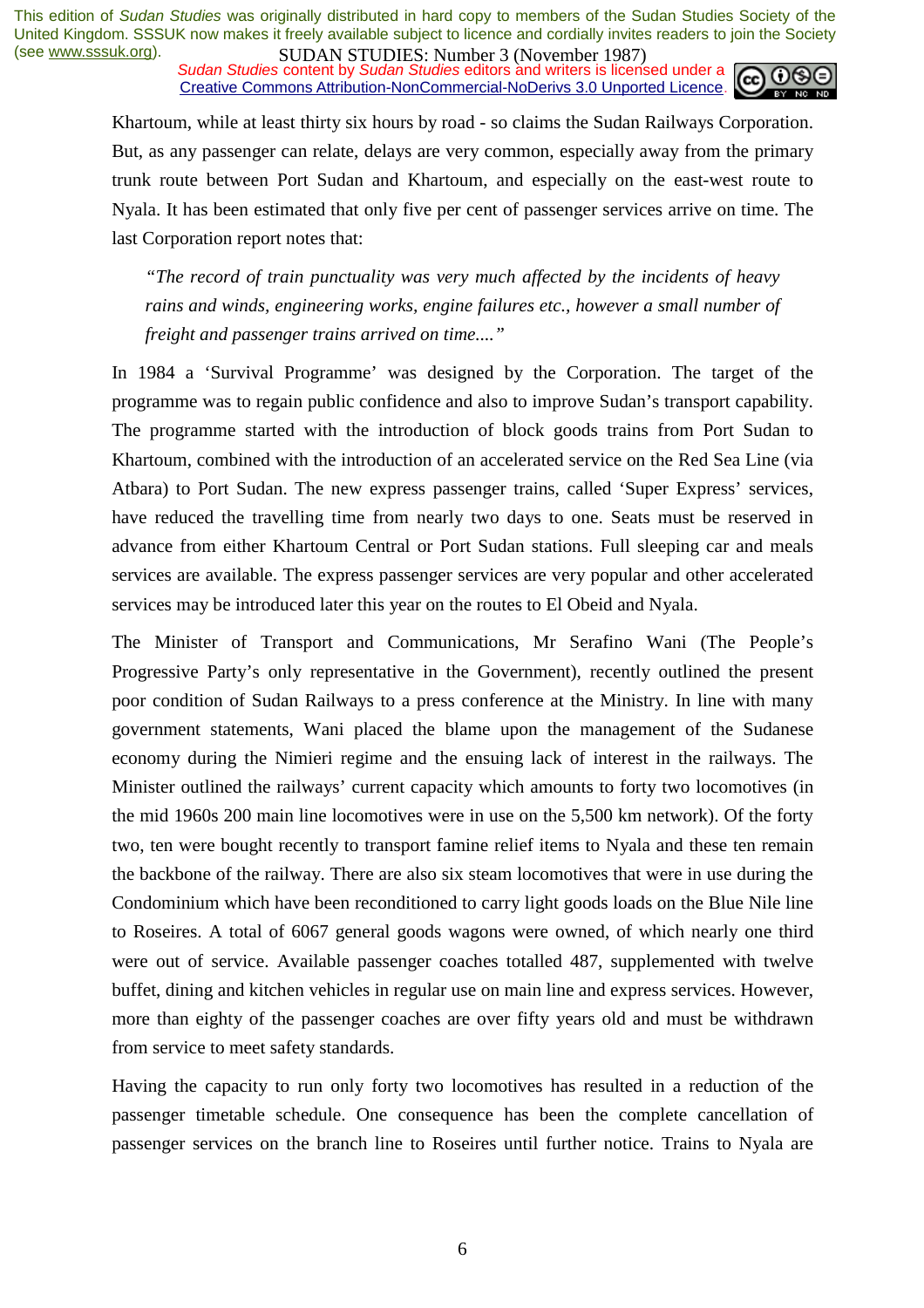*Sudan Studies content by Sudan Studies editors and writers is licensed under a* Creative Commons Attribution-NonCommercial-NoDerivs 3.0 Unported Licence.



running at an 'emergency service', but the vital Red Sea line to Port Sudan continues to run to schedule, as does the line to Wadi Halfa via Abu Hamed.

It seems that moves are afoot to open letters of credit worth \$7.5 million with the hope that forty main line locomotives will be reconditioned and put back on the rails in order to transport essential imports and exports.

Today Sudan Railways operates a route of 4,725 km, extending from Wadi Halfa in the north, via Atbara and Khartoum to El Obeid and Nyala, with a branch line from Babanusa to Wau in Bahr el Ghazal. The main trunk route from Khartoum to Port Sudan runs via Atbara, with an additional route via Gedaref and Kassala. Branch lines exist to New Halfa, Roseires and Karima. Sudan Railways maintains connections with the River Transport Corporation at the railhead of Karima (for Dongola) and Wadi Halfa (for Aswan and connections to Egyptian Railways). The passenger ferry service from Kosti to Juba has been cancelled due to civil war. The railway service from Babanusa to Wau has also been suspended because of antigovernment fighting in the south.

*Simon Bush was formerly the ELT liaison officer and is now responsible for the African Section at the Centre for International Briefing, Farnham, Surrey. He is also a member of the SSSUK committee.* 

### **LETTER TO THE EDITOR**

### **TRACEY BOATS**

I was very interested to see the article on the Tracey Boats in Sudan Studies Number 2 (June 1987, pp.16-7) and I hope it won't be taken amiss to make some corrections!

My husband, Christopher Tracey, was a very keen and enthusiastic yachtsman, but he was not a designer of boats. He realised the potential of boats to carry the cotton crops in the 1940s, to save spares and petrol for the lorries which were being used. He went to Aswan to see the boat builders there, who built boats with centre boards which could go to windward, unlike the Sudan feluccas which could only run before the wind. The idea of the centre board had been adopted in Egypt from British naval cutters in the eighteenth and nineteenth centuries. He engaged Hamimy Bey, with a group of Egyptian boat builders, to come to Wad Medani and the fleet was built there (where the photographs which appeared in the article were taken). After the war the boats were sold off to merchants and I believe that some are still carrying goods, trading on the Nile, today.

*Eileen Tracey (Mrs C B Tracey).*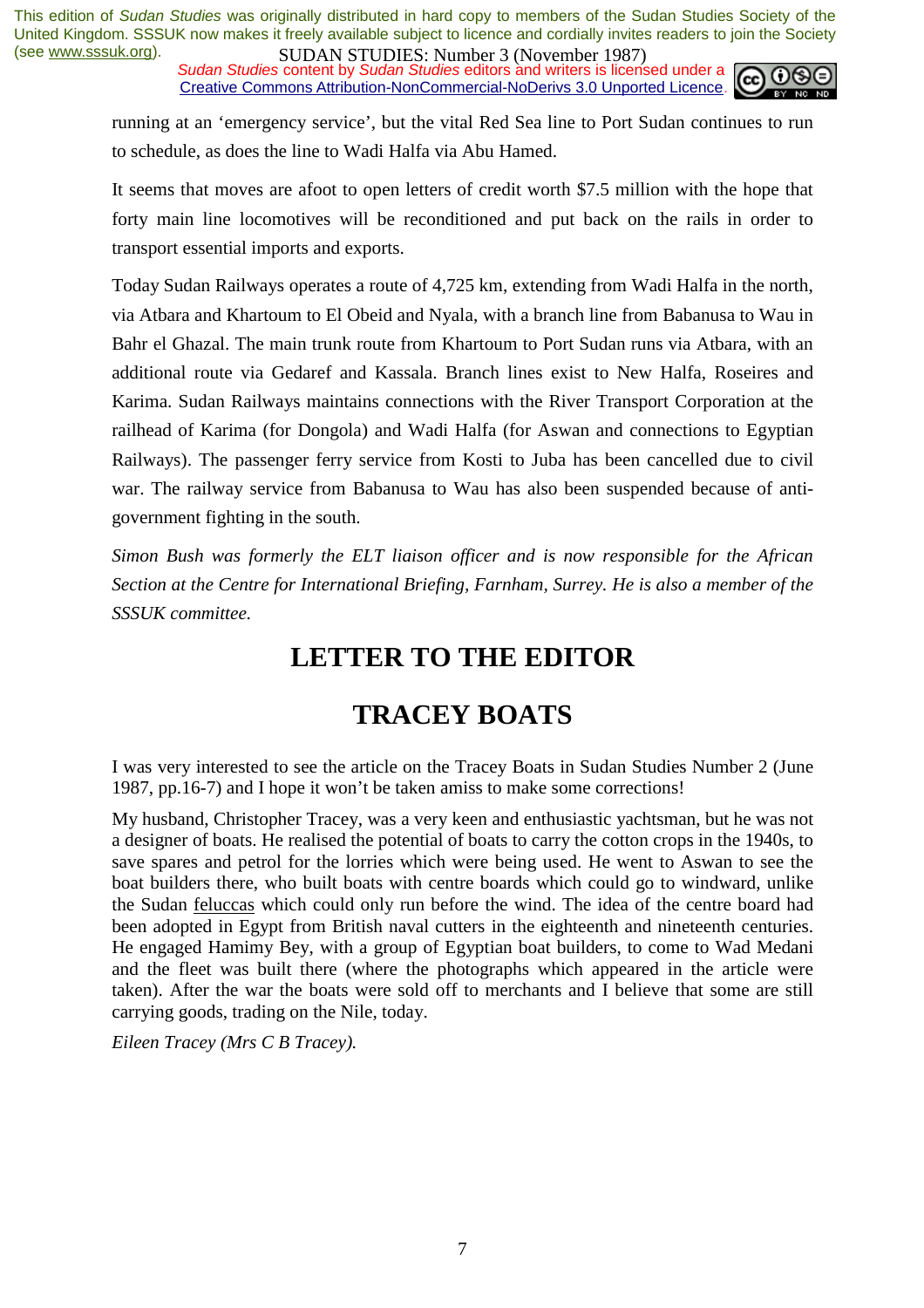*Sudan Studies* content by *Sudan Studies* editors and writers is licensed under a Creative Commons Attribution-NonCommercial-NoDerivs 3.0 Unported Licence.



### **CENTRE FOR MIDDLE EASTERN AND ISLAMIC**

### **STUDIES**

*Heather Bleaney continues the regular series on DATA SOURCES IN THE UK with a description of some of the research material available at the Centre for Middle Eastern and Islamic Studies, at the University of Durham.(See also page 4)* 

The Centre's Documentation Unit provides a unique research facility of major international status. It represents the only freely accessible major collection of primary documents on the Middle Eastern and Islamic world in Britain, and forms one of the most important collections in Western Europe. The current purposes of the Unit, founded in 1970, are to monitor current economic, social and political developments in the Middle East, to procure a broad range of relevant primary material, and to make this available as widely as possible. The Unit contains some 150,000 publications, most of which cannot be purchased through normal channels. Its holdings include primary data in the form of official government reports and statistical publications; reports produced by banks, chambers of commerce, trade unions and political parties; the publications of the principal international and regional organisations working in the area. The Unit has good coverage of basic documentary material from the early 1960s onwards. In some cases, and for some countries, it extends back to 1945. Every effort is made to keep abreast of new developments in a wide range of research fields and to obtain primary documents as soon as possible after publication.

The Unit's holdings in the Sudan section number nearly 1200 items at the time of writing. The strengths of the collection lie in the documentation from the 1960s onwards, although there is some material from the 1950s and earlier. The sections on agriculture, education, economics and rural development are the best represented and, despite the difficulties of systematic acquisition, there are some good runs of statistical series. Indeed, an Oxfam researcher who visited us recently commented that the meteorological data in the Unit was more complete than that which he had been able to find in the Sudan itself (see the article by M Hulme in Sudan Studies Number 1, February 1987, pp.10-l1.). Important holdings include the data from the population censuses; national development plans; Bank of Sudan reports and bulletins (from 1961); economic surveys (from 1963 with occasional gaps); and the reports of the Jonglei Investigation Team (4 volumes) c.1953.

Much of the material is in English, or is dual-language English and Arabic. A relatively small proportion is entirely in Arabic. The Sudan section is on the automated catalogue, thus allowing great flexibility in access by the subject. There is also an author catalogue.

The Documentation Unit is open Monday to Friday, 0900-1700, throughout the year, except for periods around Christmas and Easter. Donations of material continue to be an important source of acquisition and are always welcome. Anyone wishing to make a donation or to consult the Unit is invited to contact Ms C H Bleaney, Information and Research Officer, Centre for Middle Eastern and Islamic Studies, South End House, South Road, Durham, DHl 3TG, England. (telephone 091-374-2824).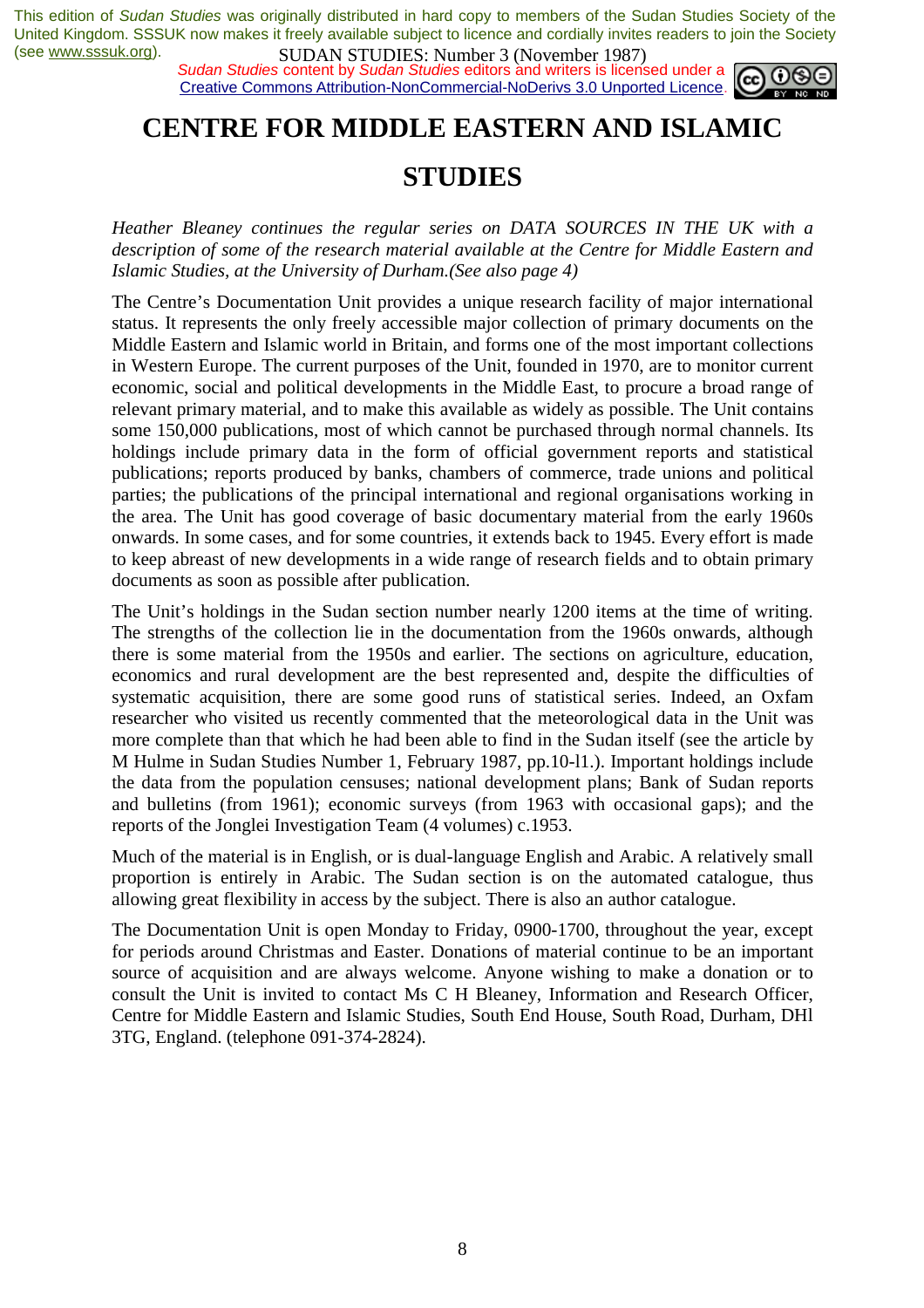*Sudan Studies content by Sudan Studies editors and writers is licensed under a* Creative Commons Attribution-NonCommercial-NoDerivs 3.0 Unported Licence.



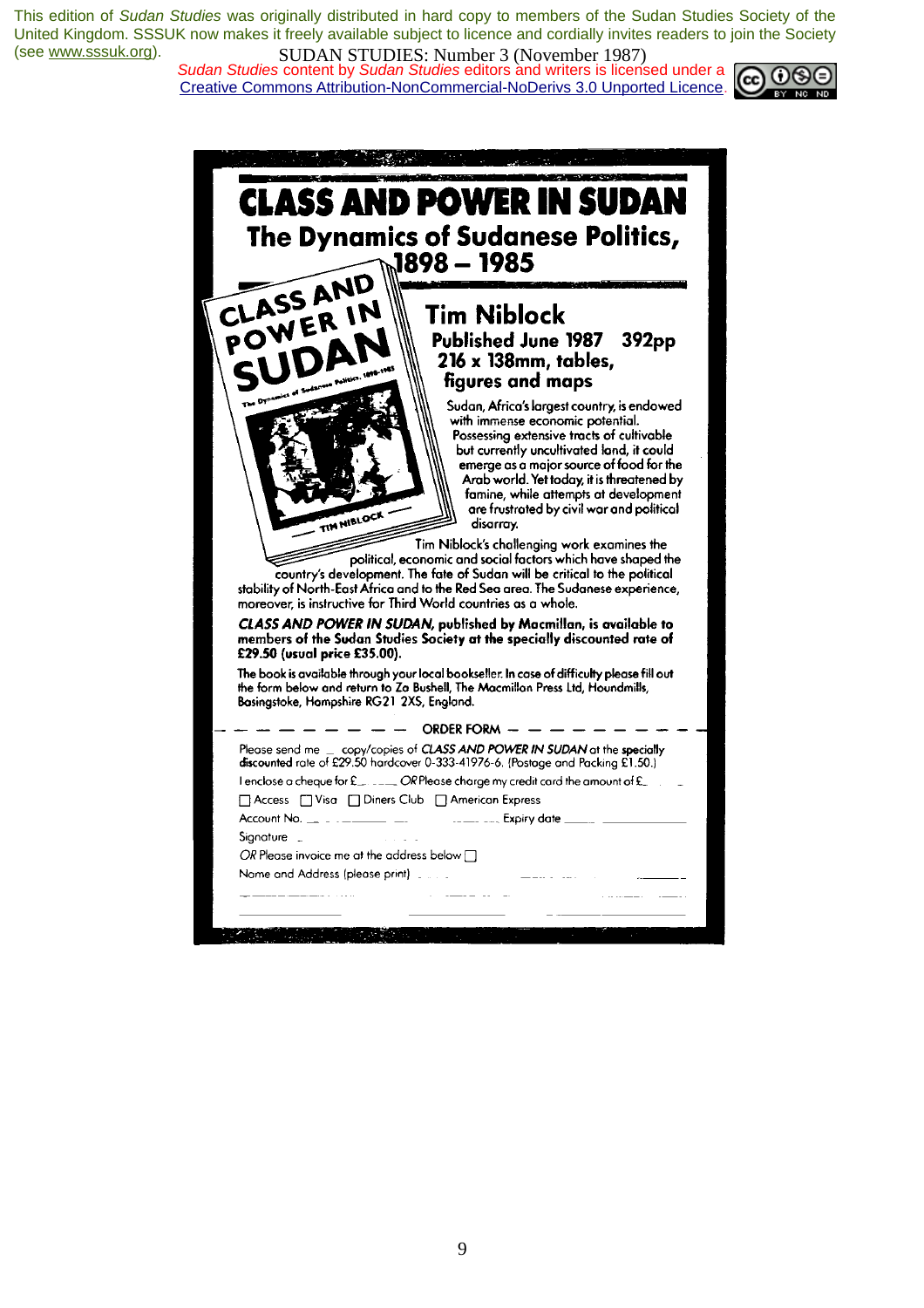*Sudan Studies content by Sudan Studies editors and writers is licensed under a* Creative Commons Attribution-NonCommercial-NoDerivs 3.0 Unported Licence.



### **SUDAN MAPS IN WALES**

*Jack Davies offers another contribution to the series on DATA SOURCES IN THE UK with an introduction to the principal series of Sudan maps, many examples of which can be found in the Department of Geography at University College, Swansea.* 

The map library at University College, Swansea is of a general nature, but has certain areas of greater strength. In Africa one of these is the Sudan. The basic map series for the Sudan is the rather ancient 1:250,000 series. Some of this has been revised more recently, but some maps still feature such captions as "Route marked by petrol tins and stone cairns", "Featureless sand", and "Solitary barchan". Around Jebel Uweinat in the extreme north west corner of the country, tracks may be labelled "Bagnold 1930" or "Prince Kemal el Din 1925" and among other features lies the description "Large cairn of 4 gallon tins". The library carries a complete cover of this series.

Since the Second World War, efforts have been made to improve map accuracy and information using air photographic evidence, using first of all air photography flown during the War (Trimetrogon Series). The series was based upon the simultaneous use of three cameras, two oblique and one vertical. The whole country was flown in a very short time and the programme was carried out oblivious of the cloud conditions. Certain selected parts of the centre and south of the country were mapped at 1:100,000 as a result. The cartography is rather crude and blanks often occur on the southern ones with the statement "Cloud cover". Among them exist some aesthetically more pleasing and more accurate sheets such as for the Ingessana Hills.

During the 1970s a whole new generation of far better maps at 1,100,000 scale have been appearing based upon better recent photography, but so far only sheets for parts of the Nile Valley and the Red Sea Hills are available. Slow progress with this new venture is inevitable in a poor country of such immense size. Larger scale maps at 1:50,000 and 1:25,000 are in existence for the more sensitive parts of the country but these are not widely available.

More specialist maps have also been produced using air photography of varying dates. These include the Sudan land use maps (11 maps at 1:1,000,000) which used the Trimetrogon photography. Other photography helped produce the Kordofan Land and Water Use Survey at 1:250,000. More recently still, Landsat imagery and photography have enabled the production of some excellent geological maps of the whole country in two or three sheets.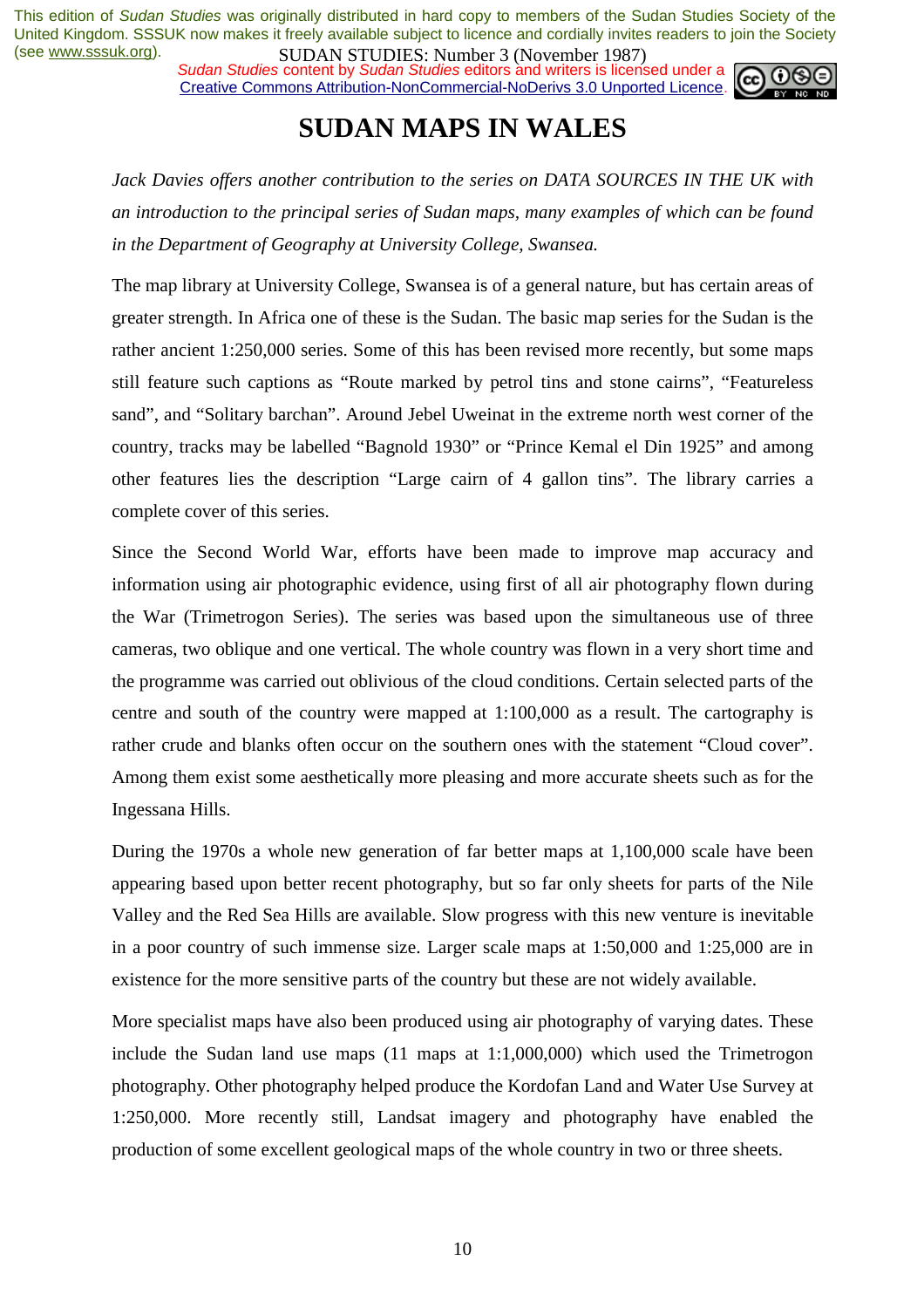*Sudan Studies content by Sudan Studies editors and writers is licensed under a* Creative Commons Attribution-NonCommercial-NoDerivs 3.0 Unported Licence.



A whole range of thematic maps has also been produced, usually on a scale of 1:400,000 or 1:800,000, for rainfall, vegetation cover, domestic animals, game animals, tribal groups, population, communications, administration etc. Town plans also exist with the best recent ones being for Khartoum and Port Sudan.

Clearly maps have been made in the past for specific purposes, and today provide useful historical information. In particular may be noted maps for the Gezira before the irrigation scheme was developed, earlier town plans such as the Omdurman 1:3000 of 1949, and the 1:100,000 maps of the Nile north of Khartoum. Maps of the Sudan were also produced in the nineteenth century. The earliest large scale ones of the river areas in the northern half of the country were produced by Cailliaud, a French engineer who accompanied the Egyptian army which invaded the Sudan, overthrowing the Funj Kingdom of Sennar, in 1821.

Although the map library at Swansea does not, by any means, contain all the above, it does nevertheless have at least samples of all the items referred to.

*H.R.J. Davies is Senior Lecturer in Geography at University College, Swansea, Singleton Park, SWANSEA, West Glamorgan, Wales, 5A2 8PP.* 

- For a recent very detailed summary of Sudanese topographic resources, see Hewett, R.B. (1986), From sketch map to Satellite: Modern mapping of Africa illustrated from Sudan, Proceedings of the SCOLMA (Standing Conference on Library Materials on Africa)/BRICMICS Conference, edited by Larby, P.M. pp.25-32. - Ed.

- Other large collections of Sudanese maps exist elsewhere in Europe and the UK. The Editor is aware of collections at the Royal Geographical Society, 1 Kensington Gore, LONDON, SW7, and at the University of Durham, Department of Geography, Science Laboratories, South Road, DURHAM, DHl 3LE. (and the Sudan Archive - see page 4). It would be helpful to members of SSSUK if other large collections could be identified, especially those with public access.

# **CAN YOU HELP?**

Peter Hogg lacks three parts of his set of SUDAN NOTES AND RECORDS for the period up to 1955 - Part 2 of Volume XXVI (1945), Part 1 of Volume XXXV (1954), and Part 1 of Volume XXXVI (1955). Anyone who could help him to obtain the missing parts should write or telephone.

He lives at 33 Vine Court Road, Sevenoaks, Kent, TNl3 3UY. (telephone 0732-452558).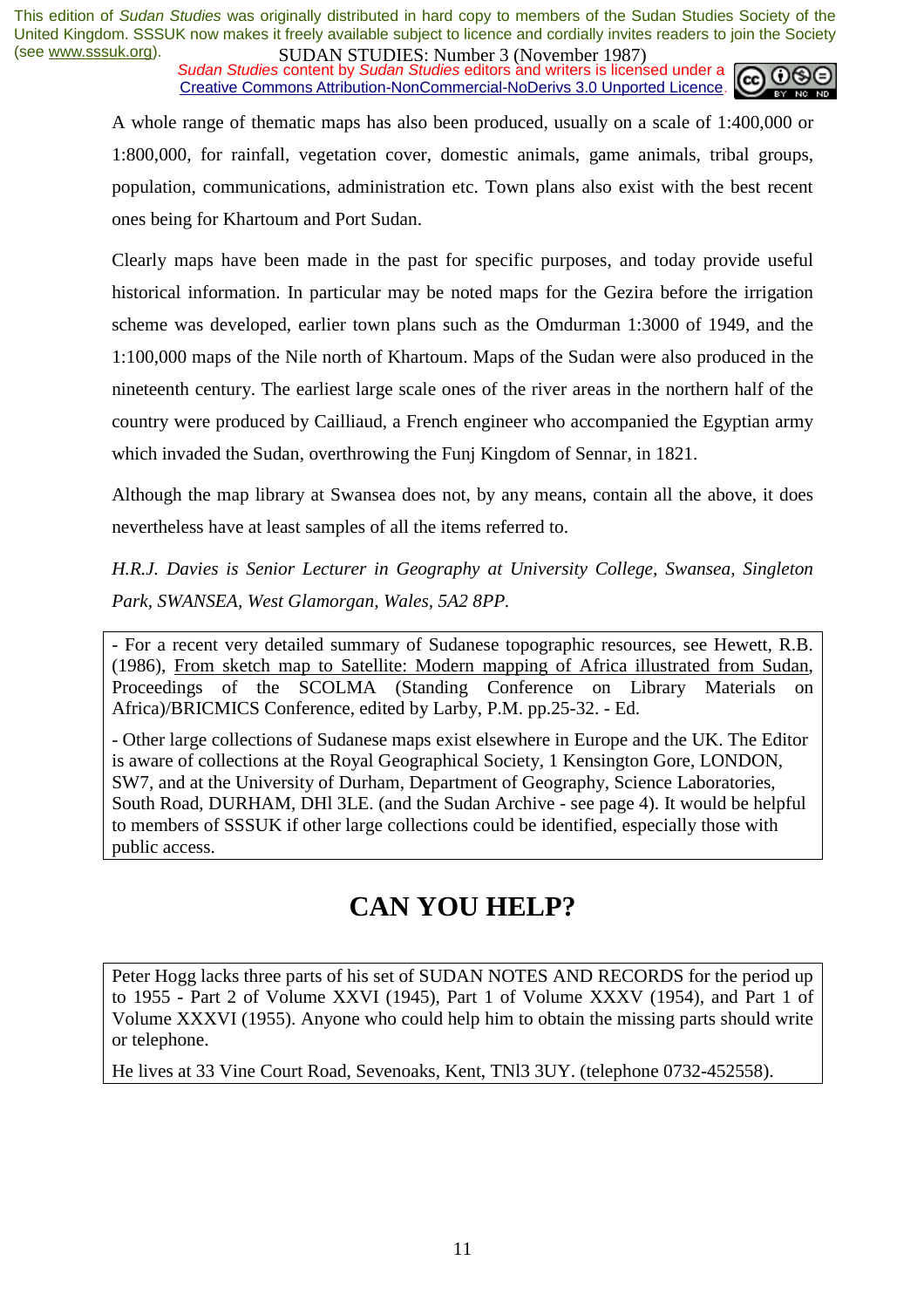*Sudan Studies content by Sudan Studies editors and writers is licensed under a* Creative Commons Attribution-NonCommercial-NoDerivs 3.0 Unported Licence.



# **ECOLOGY, MARINE AND BIRD LIFE ALONG THE SUDANESE RED SEA COAST**

*Jack Jackson begins a short series on the natural history of the Red Sea Region.* 

With the exception of Port Sudan itself, the Sudanese Red Sea Coast is one of the least disturbed by man. The sea - warm, nutrient-rich and generally unpolluted - sustains a prolific submarine and bird life. Three zones will be considered in this respect: Port Sudan harbour, the area north of Suakin, and that to the south.

#### PORT SUDAN HARBOUR:

Port Sudan has a small harbour, uncleansed by either an inflow of fresh water or sea water. Since there is almost no tide, the waters are grossly polluted with oil and poisonous chemicals discharged by industries, which remain floating, along with dead pelagic fish, on the surface. Yet, despite this, life flourishes. Hundreds of juvenile butterfly fish, sardines, groupers, damsel fish, sergeant majors, garfish etc. can be seen, and even the occasional juvenile manta ray. Sharks and dolphins are common at the harbour entrance, as are many species of gulls, brown boobies, ospreys and pelicans, whilst at the closed end of the harbour, by the causeway, flamingos and spoonbills are regularly seen.

The Sudanese civil war has, from an ecological perspective, offered a number of advantages; the construction of a new oil terminal and the expansion of the old port of Suakin have been delayed, and ideas of a pipeline across the Red Sea, through to West Africa, have never seemed more untenable.

Pollution in these waters has increased over the last decade, and is manifested in a deterioration in water clarity and an interesting amount of dead coral. The precise causes are unclear, but four factors have been contributory. Firstly, the experimental deep dredging for manganese nodules which put the dredged silt back on the surface - although this did not last long; Secondly, the effect of the extensive construction work which has taken place around Jeddah in Saudi Arabia; the widening of the Suez Canal, with a concomitant increase in shipping and bunkering at sea (especially around Sanganeb); and finally, the surprising number of recent shipwrecks, which continue to spill oil for periods often exceeding ten years.

#### SOUTH OF SUAKIN:

South of Suakin, the weather is 'almost European' with rain, wind, rough seas and cool temperatures, but visibility in the water is poor. Here there are plenty of larger whales, crawfish (spiny lobster) and king prawns in addition to those fish found further north.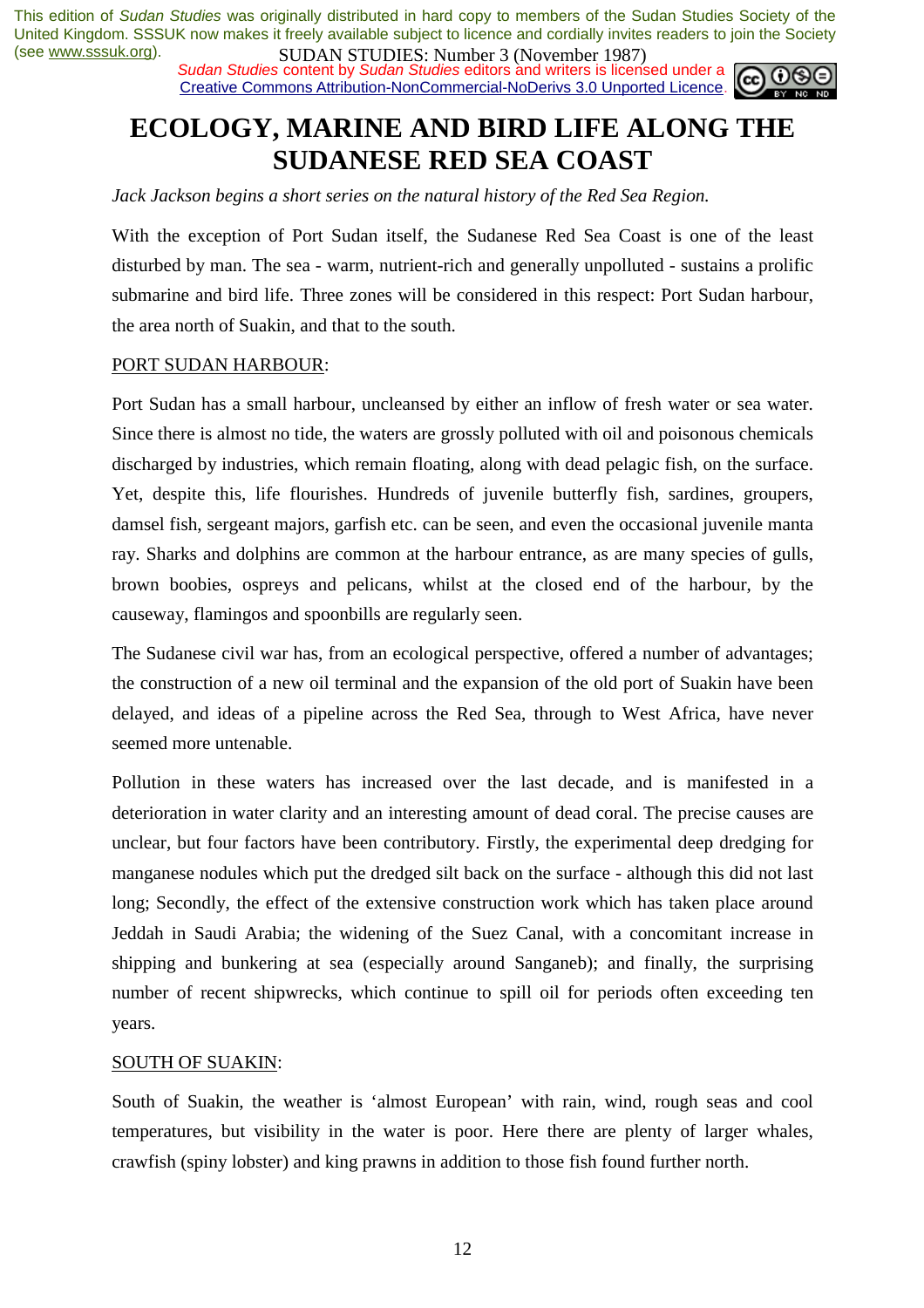*Sudan Studies content by Sudan Studies editors and writers is licensed under a* Creative Commons Attribution-NonCommercial-NoDerivs 3.0 Unported Licence.



The area is replete with reefs, most of them badly marked or uncharted, some of which protrude a metre or so above the water and thereby constitute islands, providing havens for nesting ospreys and gulls, and egg-laying sites for turtles (as well as serving smugglers' uses).

#### NORTH OF SUAKIN:

North of Suakin, a similar profusion of badly chartered reefs is found, but, by contrast, these barely break the surface. The waters here are exceptionally clear and are the ones most frequented by divers and researchers. The inner and outer reefs have different characteristics and sustain different life forms. In both are found the normal reef-dwelling fish, but in the inner, immature pelagic fish, and fish that feed in shallow, sandy waters or on sea grasses

- including sand sharks, crocodile fish, soles - and occasionally dugong are also found. The outer reefs support a great variety of fish, some of which (the big, the famous and the less common) are listed in the appendix. Because the outer reefs have unusually steep gradients and the currents carry more nutritious foods, fish there tend to be larger.

Besides fish there are many creatures to attract the diver: brightly coloured and soft corals, nudibranchs, flat worms, shrimps, prawns, spiny lobster, crabs, clams, sponges and starfish, including the crown-of-thorns starfish which eats large areas of coral. This starfish was the subject of a Cambridge based research group in the early 1970s. Personal observations suggest that its numbers have been increasing over the last few years.

Shellfish are conspicuously low in number. The reasons would appear to be unclear. Two types are constantly collected by specialist fishermen for button manufacture and, to a lesser extent, for Dufra perfume, but this does not account for the small numbers of other shellfish. Oyster and pearl culture studies have been conducted near Mohamed Col at Dunganab Bay.

Very little commercial fishing occurred in the area until three years ago. British Aid runs a small programme, but its success has been very limited; Sudanese fishermen realised that catching more fish lowers the selling price and they reacted accordingly. Furthermore, when two shrimp boats were brought in from Bahrain, the success of the large catches of excellent king prawns was counteracted by their gross wastage; Locals refused to eat them because they looked like cockroaches and International hotels in Khartoum could utilise only a fraction of the catches. Neither refrigeration nor suitable packing facilities were available. A similar second attempt by an Italian boat two years ago failed in the same way and a Norwegian trawler three years ago failed due to complications with the customs authorities. Only the Egyptian fishing boats which have heavily fished the area (and illegally fished the area around Sanganeb - a designated marine park) seem to benefit.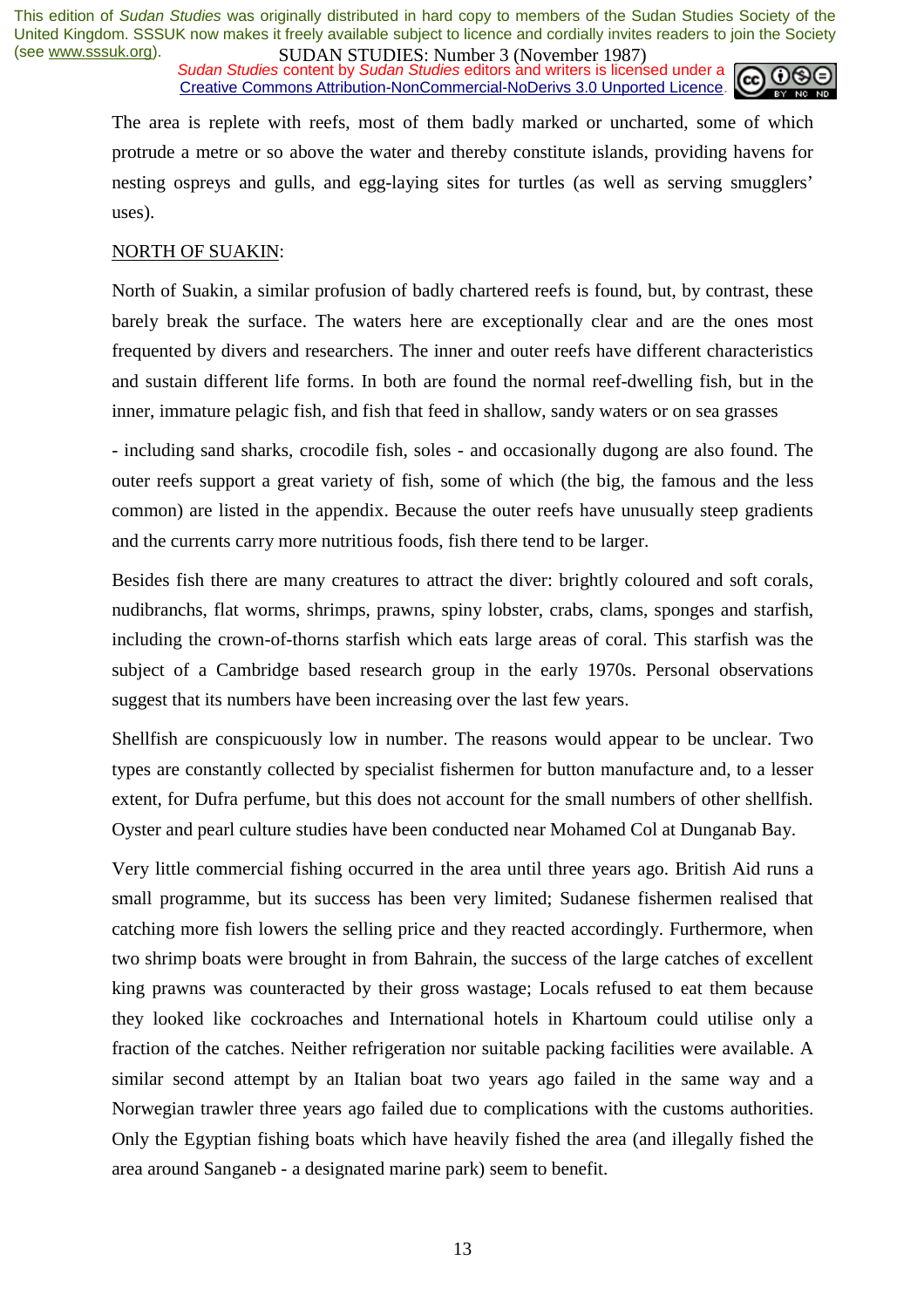*Sudan Studies content by Sudan Studies editors and writers is licensed under a* Creative Commons Attribution-NonCommercial-NoDerivs 3.0 Unported Licence.



#### APPENDIX:

Some of the more famous fish of the outer reefs include the grey, white tip, black tip, silver tip, tiger and hammerhead sharks; large tuna; large barracuda; large grouper; large Napoleon (giant humphead wrasse), and occasionally marlin; swordfish and milk fish. Shoals of more than a thousand barracuda and more than forty hammerhead sharks are common.

Smaller reef fish are too numerous to list, but among the commonest are blue spot lagoon, eagle, electric and thornback rays; sardines; lizard fish; moray eels; garfish; squirrel fish; flash light fish; pipefish; scorpion fish; stonefish; lionfish; peacock, redmouth, lunartail and marbled grouper; coral trout; jacks and trevally's; one spot, dory, blue stripe, humpback and twinspot snapper; fusiliers; leopard sweetlips; big eye, black spot and yellow lipped emporers; batfish; anthias; goatfish; sharksucker; clownfish; damsel fish; sergeant major fish; slingjaw wrasse; clown cons; bird wrasse; parrotfish; bump head parrotfish; thread fin, striped, lined, paleface, masked and orangeface butterfly fish; pennant, royal and emperor yellowbar angelfish; sailf in, bristle tooth, yellowtail, black, brown and sohal surgeon fish; orange spine, blue spine, and spotted unicorn fish; rabbitfish; orange striped, bluethroat, picasso, blue, yellowmargin and titan triggerfish; file fish; cube trunk fish; and masked, bristly, blackspot and porcupine pufferfish. Hawksbill turtles can also be found.

Less common are manta rays (which can gather in large numbers off Sanganeb and Wingate reefs in December) and a variety of sea mammals. These include pilot whales (which can be seen in large migrating schools in September), bottlenose dolphins (which can be found in small schools of six to eight at Sanganeb and Sha'ab Rumi reefs and occasionally off Wingate reef) and dugongs (which can be seen of Mohamed Col). There are also large schools of common dolphins off the mouth end of Sanganeb and Sha'ab Rumi reefs, which shelter inside the lagoon in rough weather.

*Jack Jackson has written additional articles on 'Diving in the Red Sea' and 'Red Sea Birds', which will appear in the next two editions of Sudan Studies.* 

**Copyright of this article remains with the author.**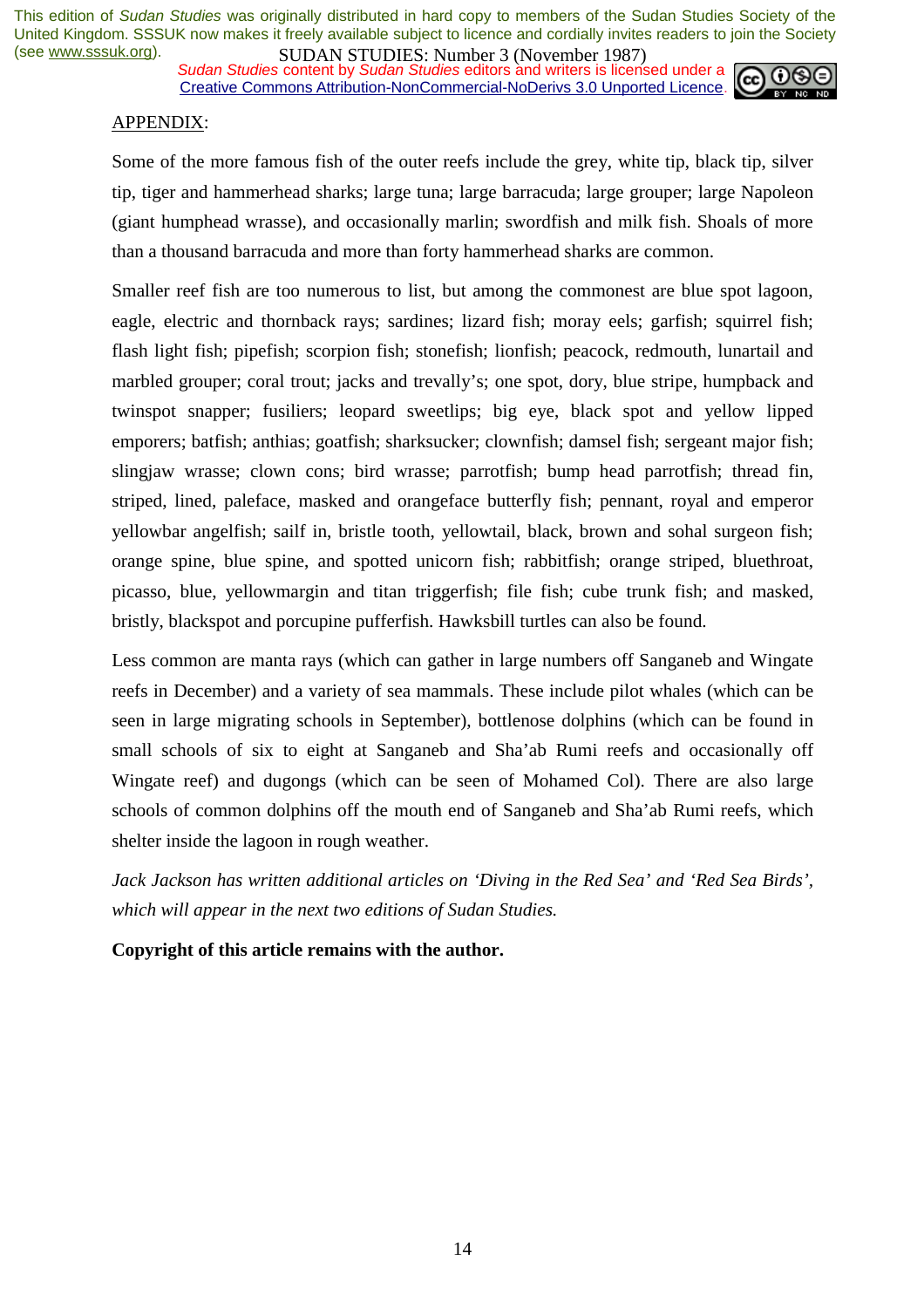*Sudan Studies* content by *Sudan Studies* editors and writers is licensed under a Creative Commons Attribution-NonCommercial-NoDerivs 3.0 Unported Licence.



# **THE 1987 WET SEASON IN CENTRAL SUDAN**

*Tony Trilsbach commences a semi-regular series of environmental updates. The material is drawn from news clippings, personal communications, field evidence and, most especially, the monthly reports of the 'Early Warning System'.* 

The 1987 wet season has continued the dry trend of the last 25 years or so. The rains have affected crop production through a deficiency of rainfall totals per se, a poor temporal spread of showers throughout the wet season, and an associated impact of pests.

The early wet season had an erratic temporal and spatial distribution of showers, although heavy storms were experienced in early June; Khartoum received 23mm in one storm, and parts of Northern Darfur, received a sequence of heavy storms which caught some farmers unawares in terms of agricultural preparation.

From mid June rainfall continued to be irregular, and most locations received below 'normal' rainfall, even by recent 'dry year' standards. Fortunately, however, some places, such as Gedaref, received a good distribution of showers, even if the overall total was low. Problems of pests began to emerge in those areas which had been 'wet' prior to mid June, but which then experienced a dry period. These conditions favour pest production, as well as jeopardise crop growth. The desert locust especially, became an acute problem.

By mid July serious rainfall deficits were being experienced widely. Variations from the 1951-80 mean were –66% (El Obeid), -50% (Nyala), -43% (Kosti), -37% (Wad Medani), -21% (Kassala) and so on. Very small surpluses (<5%) were experienced in a few localities, with one notable exception at Abu Na'ama where there was a 22% surplus.

There was no dramatic improvement in rainfall in August, and by the middle of that month it was evident that there would be a below normal harvest. In many areas where crops were continuing to grow successfully, the plants were attacked by insects, locusts and rats. By the end of the 'wet' season in mid October, the extent of the seasons' deficits became clear. The deficits shown in July were maintained to a similar degree of magnitude, for example, only 185mm of rainfall were received in Kassala throughout the wet season, whilst figures for Nyala and El Obeid were 272mm and 223mm. Additionally, in most areas the distribution of showers remained unsuitable for crop production, and the predicted bad harvest yields and poor quality grazing land was confirmed. This problem was most acute in North Kordofan and Northern Darfur, although all areas have been affected to some serious degree.

Once again the situation in the semi-arid belt is critical. Although there is no major livestock crisis yet, the poor crop harvest has led to dramatic grain price increases (£S200 per sack in El Geneina) and some migration from parts of Northern Darfur and North Kordofan.

*Dr A Trilsbach is Lecturer in Geography at the University of Durham. He is also the Secretary of SSSUK and the Editor of Sudan Studies.*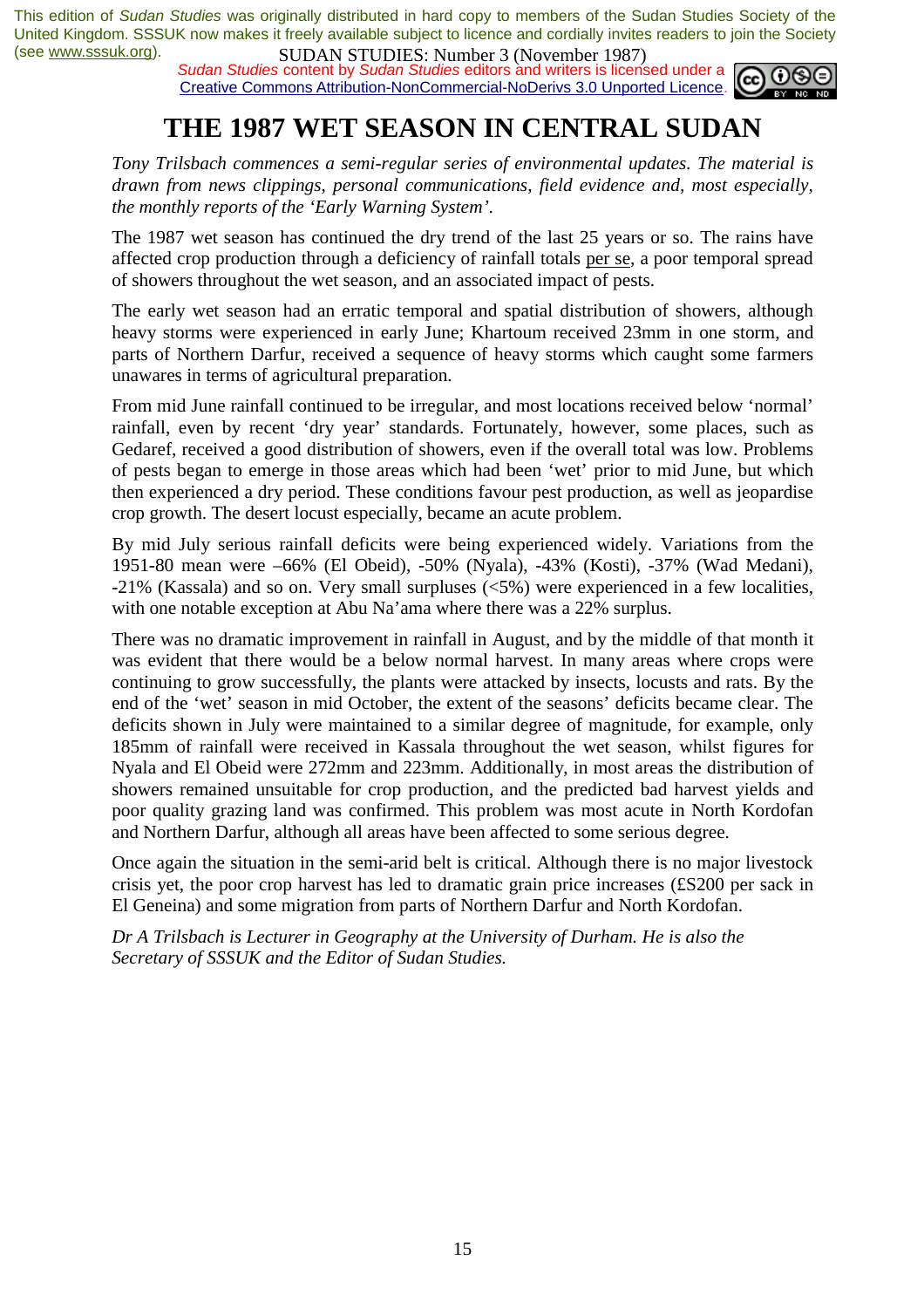*Sudan Studies content by Sudan Studies editors and writers is licensed under a* Creative Commons Attribution-NonCommercial-NoDerivs 3.0 Unported Licence.



### **NEW RESEARCH**

*Berhane Woldemichael outlines research which he is conducting for his Ph.D. at the London School of Economics and Political Science. His provisional title is "Decentralisation and Development: The Impact of Administrative Reforms on the Development of Primary Education in South Sudan, 1972-1983".* 

Successive governments in the Sudan have admitted, at least in theory, that central administrative and political systems are unsuitable, given the vastness of the country (two and a half million square kilometres in extent) and the diversity of its ethnic composition. During Nimieri's rule, extensive reforms were carried out in succession at all levels of the government structure, which gave the Sudan one of the most decentralised governmental systems in Africa. Accordingly, local councils were entrusted by law with substantial administrative and political powers and, as agents of change, were 'supposed' to participate in economic and social development. However, the contrast between policies and practices was such that councils' activities were severely constrained by higher levels of government authority. As is well known, the reasoning behind the concept of decentralisation is that it allows the local administrative system to participate in the fundamental challenge of development. In the case of Nimieri's Sudan, however, there is doubt whether such reasoning predominated, and that is the basis of this research. In fact, field investigation on the education system shows that decentralisation in the Sudan has been partial and counterproductive.

The object of the research is to provide an in depth understanding of the effectiveness of decentralisation as a mechanism for development. This is perhaps best expressed in the form of the following hypotheses, an examination of which will provide explanation of the various elements of decentralisation under consideration a

- 1) Decentralisation in the Sudan could have been an effective tool of development administration; instead it was used as a smoke-screen to increase central control.
- 2) Entrusting power to local councils without a corresponding increase in their resources adversely affects their role as participants in development.
- 3) When local councils fail to deliver the basic services for which they are responsible, this in turn adversely affects community participation.
- 4) A decentralised system of government requires effective and active central participation, not only to control equality between areas, but also to maintain standards and to minimise wastage in the use of scarce resources.
- 5) Decentralisation based on territorially defined ethnic entities may not be an effective means of securing regional and national cohesion.

Berhane would be pleased to discuss/exchange ideas on the subject of this article, or to present a paper to any interested group or institute. His home address is 2 Bramcote Drive, Wollaton, NOTTINGHAM, NG8 2NH. (0602-261756).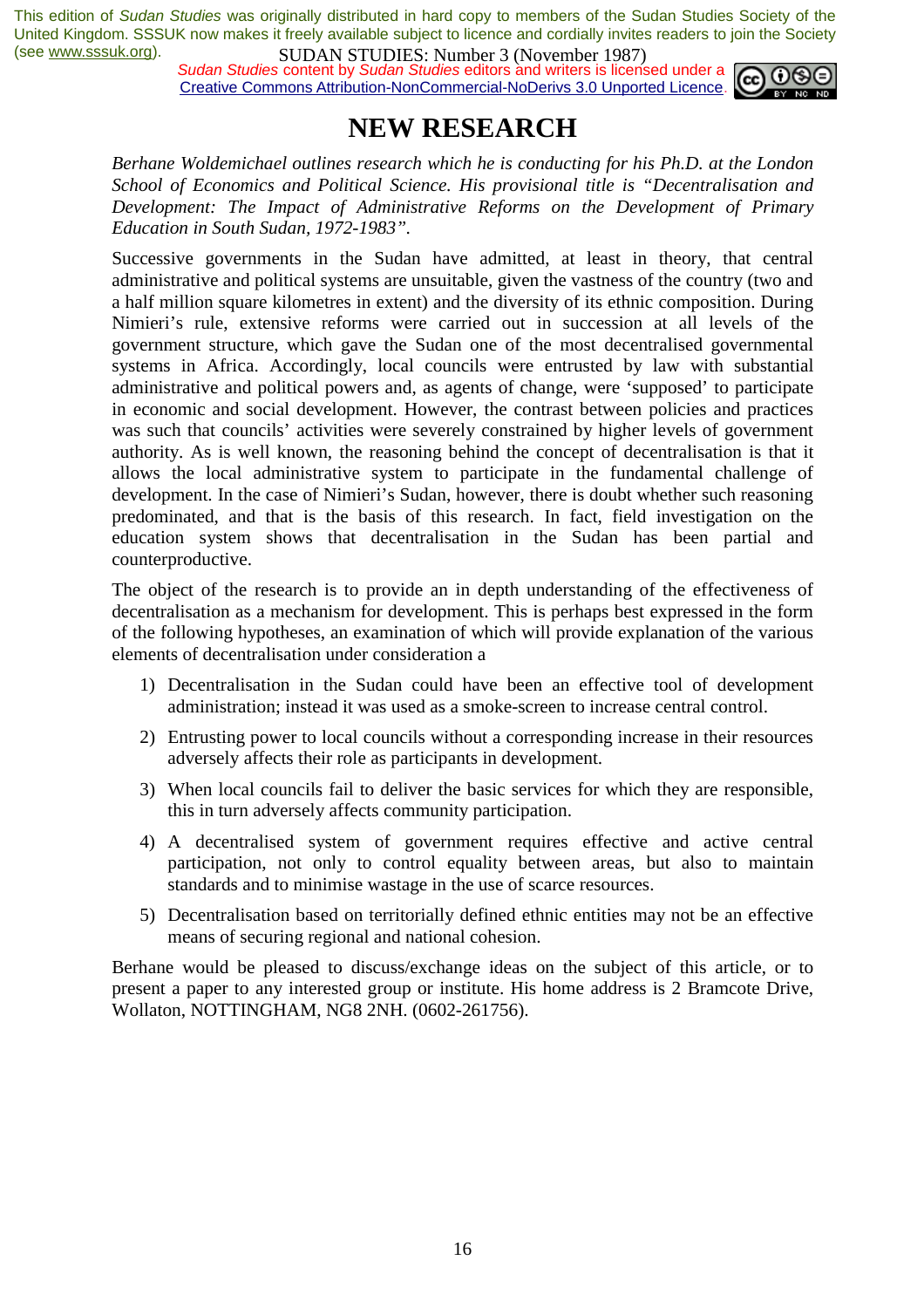*Sudan Studies content by Sudan Studies editors and writers is licensed under a* Creative Commons Attribution-NonCommercial-NoDerivs 3.0 Unported Licence.



# **STRATEGIES FOR ARID LAND**

Members of SSSUK may be interested to know of the conference on STRATEGIES FOR ARID LANDS, which will be held at the Royal Botanic Gardens, Kew, on  $8<sup>th</sup>$  February 1987(?). It is being organised jointly by the Society for International Development and the Royal Geographical Society. The Provisional programme is as follows:

- 1) The Desert Challenge to Grass Genetics. Dr G.P. Chapman, Wye College.
- 2) Water Resources Management in the Semi-Arid Regions of East Africa. Paul Smith, Centre for Arid Zone Studies, University College of North Wales, Bangor.
- 3) Developed World Agricultural Techniques for Third World Development of Arid Lands.

Dr K.E. Foster, Office of Arid Lands Studies, University of Arizona, Tucson.

- 4) The People and their Need to Survive and Prosper. Brendan Gormley, Oxfam Coordinator for Africa North.
- 5) Desertification in the Sudan. What needs to be done and what is being done. M. Kamel Shawki, Commissioner for Relief and Rehabilitation, Sudan.
- 6) External Constraints and Pressures on the Peoples of Dry Lands. J.J. Lawrie, Consultant for the Society for International Development, Royal Geographical Society.
- 7) Summary.

G. Lucas, OBE, Keeper of the Herbarium, Royal Botanic Gardens, Kew.

Further details can be obtained from J. J. Lawrie, Consultant for the Society for International Development, c/o Royal Geographical Society, 1 Kensington Gore, London, SW7.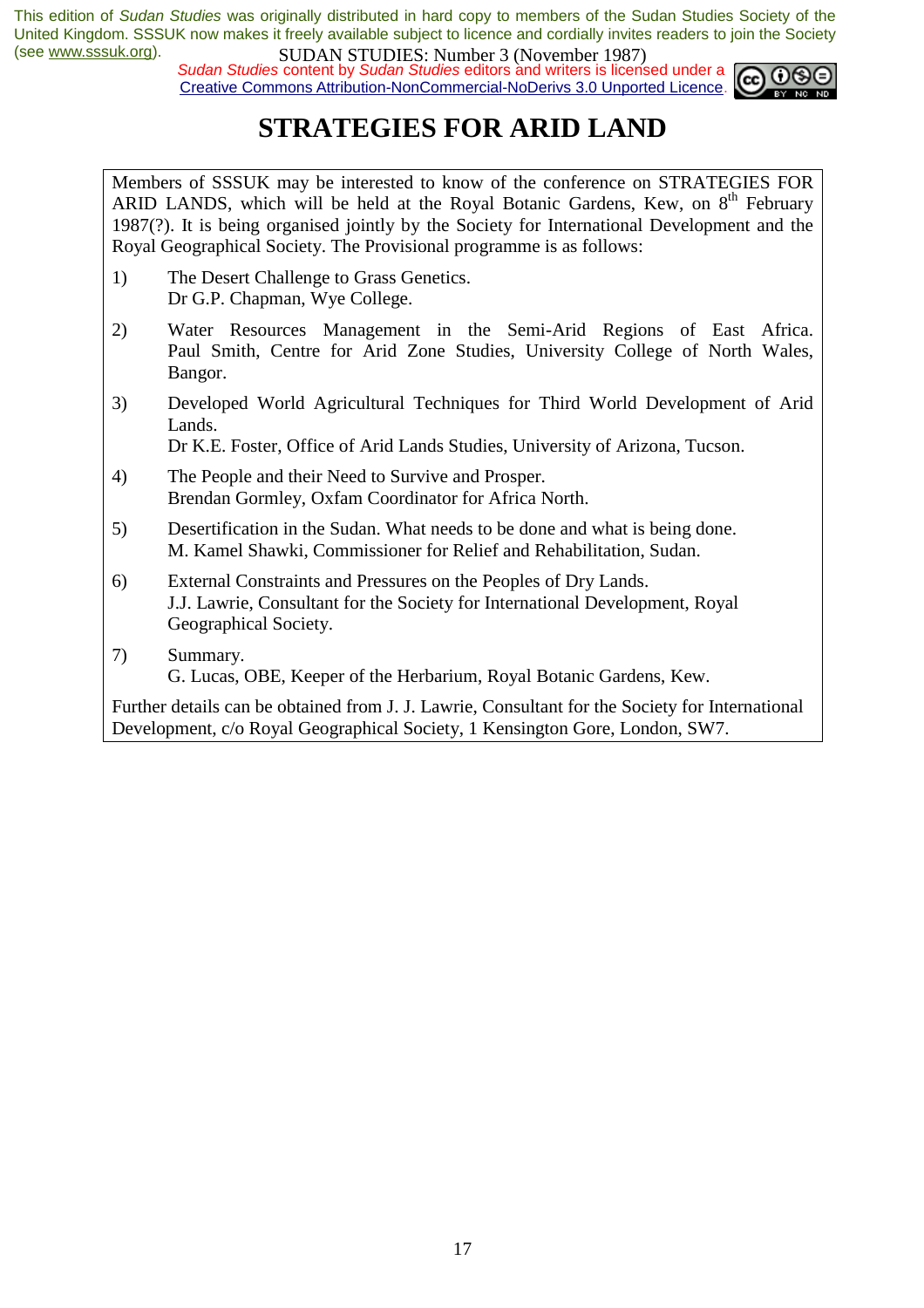**Sudan Studies content by Sudan Studies editors and writers is licensed under a** Creative Commons Attribution-NonCommercial-NoDerivs 3.0 Unported Licence.



# **A WALK IN JEBEL MARRA (Part One)**

*David Else begins a three part story of a walk in Jebel Marra in December 1984.* 

Jebel Marra is a collection of mountains rising up above the plains of Darfur in the west of Sudan. The mountainous area used to be volcanic and at its centre is a huge crater containing a large circular lake and another deeper crater, itself full of water and known as 'The Eye of Jebel Marra'. It is also just about as far away from the sea as it's possible to get anywhere on the whole continent of Africa, and it is seldom visited by tourists.



We had heard a great deal about Jebel Marra. Other travellers had told us about the green mountain sides, the waterfalls, the orchards, and the baboons. From Sudanese acquaintances we'd even heard stories about lions! So in December 1984, just before starting work as teachers in Khartoum, we decided to visit Jebel Marra to take a look for ourselves.

But this was no fleeting jaunt: it was a day's bus ride to Kosti, two days on a lorry as far as El Obeid and then three more days by train to get to Nyala, the end of the railway line and the nearest large town to Jebel Marra. High up in the mountains there are no roads, only paths linking the remote villages, so we planned to walk between these villages carrying all we needed and camping along the way. Jebel Marra is no place to rush around!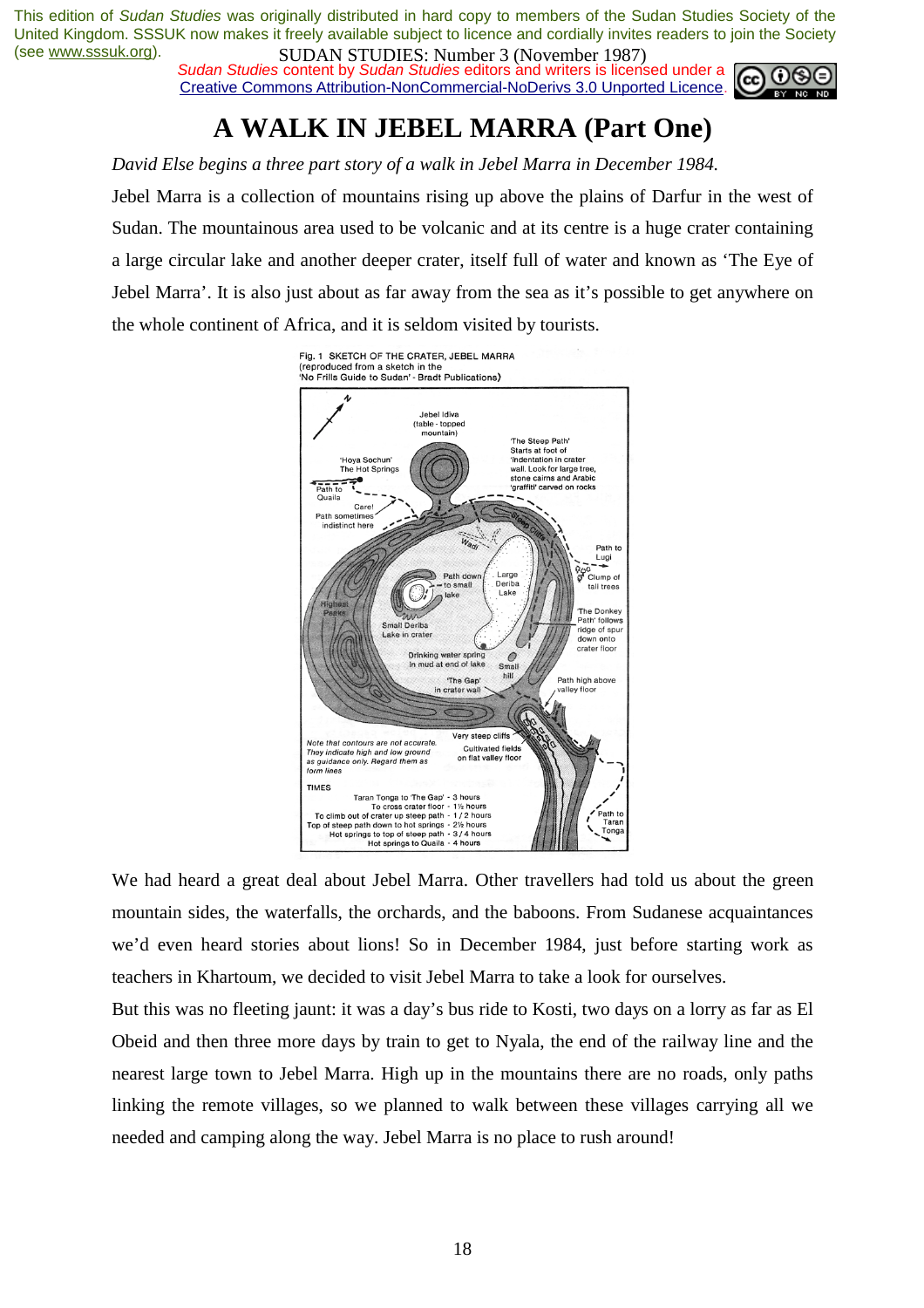*Sudan Studies content by Sudan Studies editors and writers is licensed under a* Creative Commons Attribution-NonCommercial-NoDerivs 3.0 Unported Licence.



In Nyala souk we stocked up with dates, lentils and dried tomatoes, and bought a couple of old olive oil containers for carrying water, then in Mogof el Geneina, on the outskirts of the town, we arranged a lift with a lorry heading up into the mountains. Even on the lower slopes the roads are steep, and towards the end of the journey the lorry crawled along in first gear most of the time. The drivers prefer to travel at night, as it's cooler for the lorries. After nearly one hundred kilometres of moonlit mountain track, we arrived at the village of Taran Tonga, the end of the road and the beginning of the walk.

At 9000 feet it was bitterly cold, so we huddled around the fire with the driver and his lorryboy waiting for the sun to rise. But the prospect of walking in these little known and relatively unexplored mountains was too much: as soon as it began to get light we set off. Wearing every item of clothing and carrying only the barest of essentials the rucksacks felt light, and as the sun rose we looked down on the lower mountains, where we had been the night before, with their peaks still surrounded by mist. Ironically, thousands of miles from the ocean, they looked like dark blue islands surrounded by a silver-grey sea.

Turning our backs on these lower mountains, we could see in the distance the huge peaks forming the circular rim of the volcanic crater itself, and make out the 'dent' in the rim forming a gap which we would pass through to get down to the crater floor.

We planned to cross the crater floor, leaving by another path, and then walk around part of the outer edge, hoping to find the hot springs which emerge at the foot of the crater hills. We would then follow a stream from the spring down to the small town of Neretiti, another two days' walk away, where we could hitch a lorry ride along the new-tarred road back to Nyala.

It sounded straight-forward, and to begin with it was: The path from Taran Tonga up to the gap wound across the tops of ridges, along the sides of ravines or through narrow canyons, with the vegetation getting drier and shady trees to rest under becoming increasingly short and stunted. But while we were climbing higher in the mountains, the sun was getting higher in the sky, and just as it was beginning to get uncomfortably hot, we topped the ridge and could see down into the crater.

It looked quite literally, out of this world. In that first breathtaking moment it was the intense colours and peculiar formations that struck us most. The crater was five kilometres wide and almost perfectly circular with a flat floor, and browns, greys and pale greens blending together and shimmering in the heat. To the right was the large lake, vivid blue with a brilliant white outline.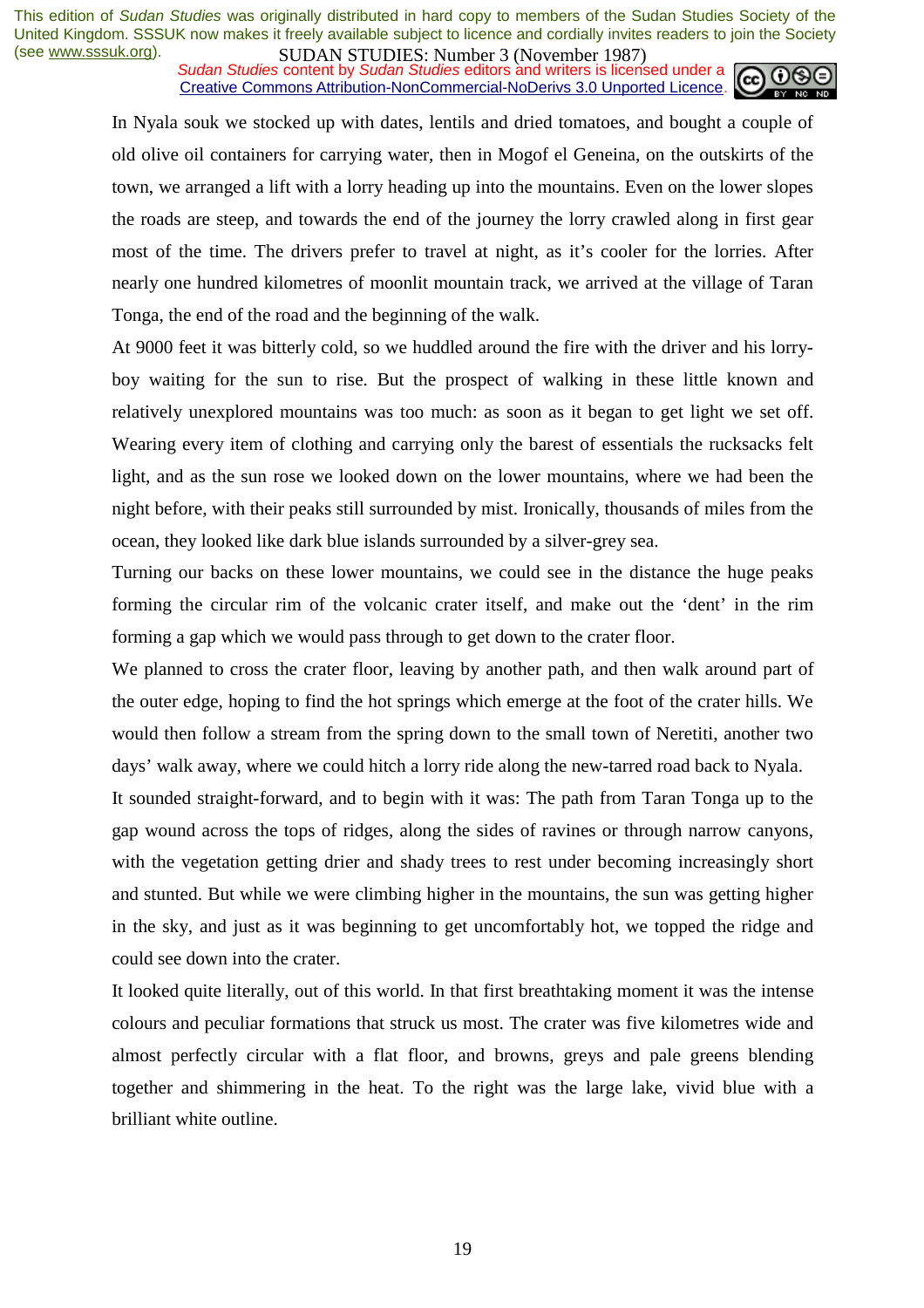*Sudan Studies content by Sudan Studies editors and writers is licensed under a* Creative Commons Attribution-NonCommercial-NoDerivs 3.0 Unported Licence.



To the left was a small crater with steep cliffs plunging straight down into the dark pool at the base. Beyond this was the crater wall, ranging from the saddle on which we stood round to the huge dark peaks of Jebel Gimbala, three kilometres away on the opposite side of the crater. We knew that somewhere to the right of those towering crags a path led up the almost sheer walls and out of the crater.

There were no signs of a path, and the Survey Department map we had (drawn in 1944 "from route sketches and information supplied by Captain Brown and company") wasn't much help either. But nothing could worry us. The view at the moment was so magnificent that we just stood and gazed in silent wonder.

*David Else will continue his story in the next two issues of Sudan Studies. The next part will concentrate on his experiences within the crater. David Else is a former teacher of English in the Sudan and is the author of the No Frills Guide to Sudan, published by Bradt (see pages 27-9).* 

# **LETTER TO THE EDITOR BABANUSA MILK FACTORY EARLY DAYS**

The article by Jon Williams in the last Newsletter on the failure of the Babanusa 'Milk' Factory reminded me of my own brief involvement in that ill-conceived scheme. During 1962-3 I was based at El Obeid carrying out vegetation and land surveys for the UNDP Kordofan Project. Although Babanusa was well to the south of my survey area I was asked to comment on the Range Management's report on the grazing for that area (Abdel Magid, 1962). 1 had found the estimated range carrying capacities of the former Pasture Research Officer, M. N. Harrison (1955) to agree very closely with my own observations and I did not hesitate to use his figures for vegetation types with which I was not familiar. The Ministry of Animal Resources however favoured the overoptimistic estimates of transient New World range consultants who suggested that understocking was not a problem. My calculations showed that to meet the daily demand for 50 tonnes (10,000 gallons) of raw milk would require a catchment area almost the size of Kordofan. The cost of collecting the milk would clearly far exceed the value of the product. Naturally my report was disbelieved at the time, but when I visited the factory in 1970 it was admitted that I was right. The factory was then running at well below capacity -producing karkadeh.

Dr Gerald E. Wickens,

Economic and Conservation Section, Royal Botanic Gardens, Kew.

#### **References**

Abdel Magid, El. R., (1962), Range reconnaissance survey of the Babanusa area of south west Kordofan, Ministry of Animal Resources, Range Management Section, El Obeid. (mimeo).

Harrison, M. N., (1955), Report on a grazing survey of the Sudan, Department of Animal Production, Khartoum. (mimeo).

Williams, J., (1987), 'Babanusa 'Milk' Factory', Sudan Studies, 2, pp. 4-6.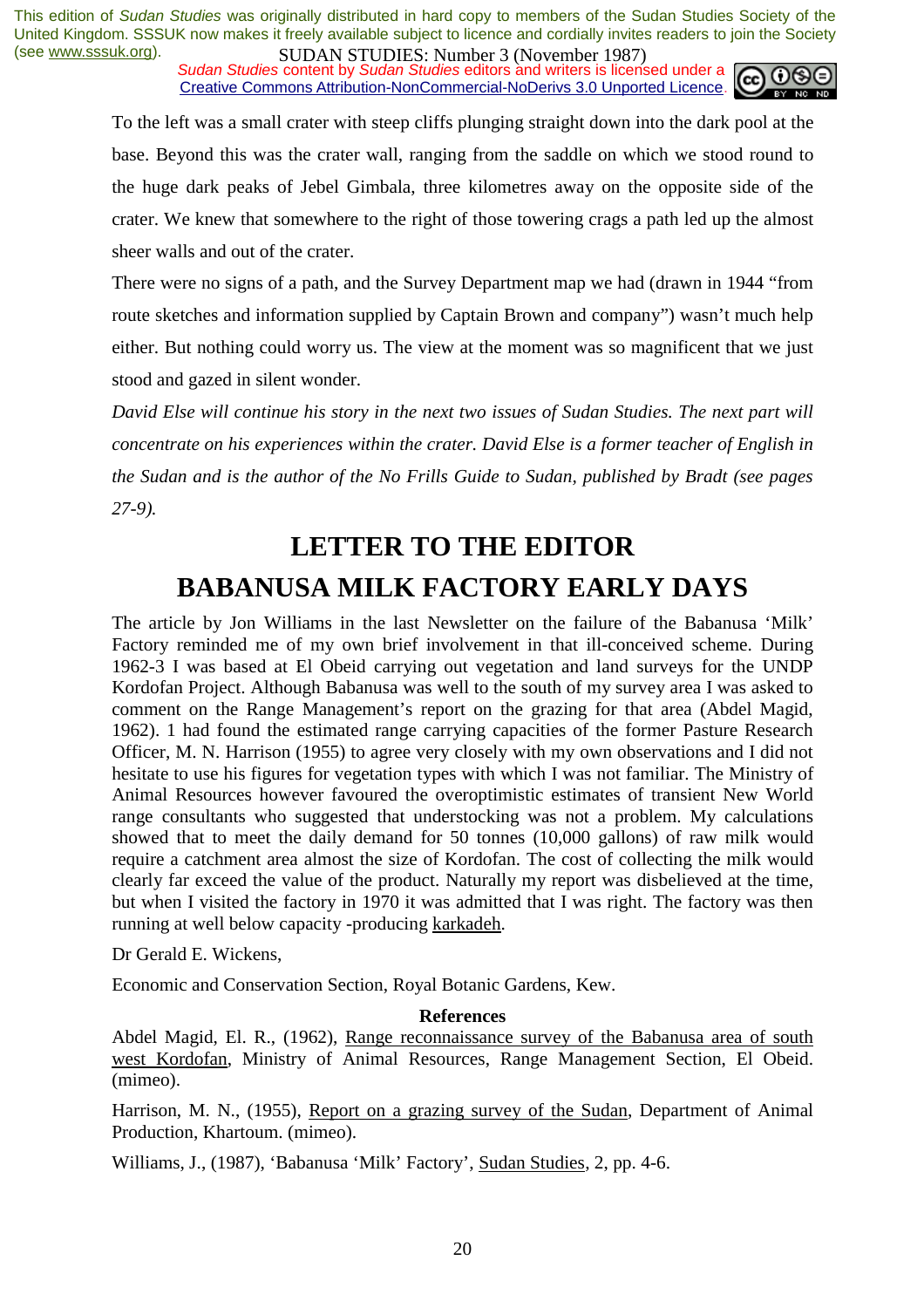*Sudan Studies content by Sudan Studies editors and writers is licensed under a* Creative Commons Attribution-NonCommercial-NoDerivs 3.0 Unported Licence.



### **CURRENT AFFAIRS IN SUDAN**

*Charles Gurdon provides the second article in his series on contemporary political and economic issues in the Sudan. The column is based on reports prepared for the Economist Intelligence Unit (EIU), but the author stresses that this column presents a personal viewpoint and does not necessarily reflect the views of the EIU, SSSUK or anyone else.* 

#### THE POLITICAL SCENE:

Sudan currently seems to be less stable than at any time for many years. Although a new coalition cabinet was sworn in, following the collapse of the government in mid-May, it fell again within three months. This time the reason was a disagreement between the UMMA Party and Democratic Unionist party (DUP) about the membership of the five man Supreme Council which acts as a collective head of state. The immediate issue may be resolved by reducing its membership from five to three so that in future the two parties will have one member each with the third member being a southerner. However, the formation of the new cabinet continues to be postponed with the government running on automatic pilot. A contributory factor for this delay was the resignation in September of the DUP- nominated Foreign Minister, Mohammed Tawfiq Ahmed, who did so in opposition to his own party's stance on various national issues. Although the coalition partners have reached a general agreement about the direction of the new government, it is still uncertain about which of the minor parties will be included in the coalition.

On July 25th the government introduced a one year State of Emergency, despite the fact that the one which was introduced in April 1985 was never repealed. The official reason for this move was to enable the government to crackdown on black marketeers, smugglers and hoarders, as well as common criminals and to end the wave of public sector strikes. In reality, however, it is more likely that it was to suppress opposition to the impending austerity programme which has since occurred.

After it was introduced [see Economy], there were indeed riots and demonstrations in many towns throughout the country. Although the exact number of casualties is uncertain, it is believed that there were a number of deaths and many wounded civilians. There were accusations that the opposition National Islamic Front (NIF) was inciting the rioters through their student and small trader supporters.

The Prime Minister, Sadiq el Mahdi, seems to have decided that he cannot afford to alienate his traditional Ansar followers in northern Sudan, for fear of losing their support to the NIF. Consequently he is trying to fudge the issue of whether to repeal or amend Islamic sharia law. The vast majority of Sudan's non-Muslims, as well as the centre and left wing political parties, are demanding its complete abolition. The NIF and the conservative major traditional parties, including the UMMA Party and DUP, are opposed to any dilution in the role of Islam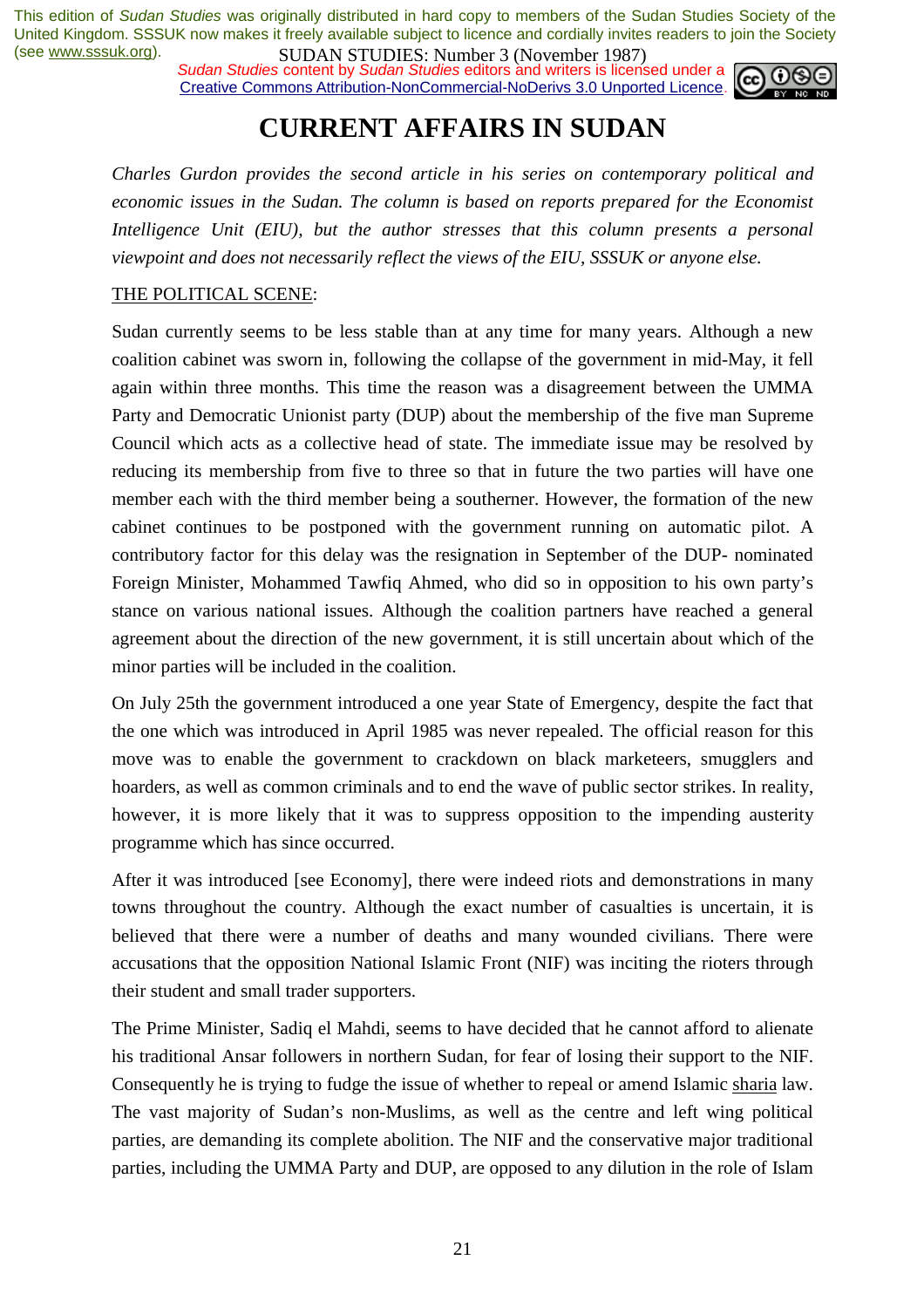*Sudan Studies* content by *Sudan Studies* editors and writers is licensed under a Creative Commons Attribution-NonCommercial-NoDerivs 3.0 Unported Licence.



in the country. The compromise dual legal system which is now being mooted will be totally unacceptable to its non-Muslim opponents.

Sadiq's apparent increasingly hard-line and conservative approach has also been reflected in other ways. He is considering the idea of declaring himself the Imam of the five million strong Ansar which would make the removal of sharia law even less likely. At the same time, until widespread protests put an end to the plan, the government was going to pay his family \$5 million compensation for the expropriation of their lands by ex-President Nimieri. Despite foreign neutral eyewitness reports, he totally denied that a number of army massacres of civilians had occurred in and around Wau. The government also accused trade union leaders of treason for apparently adopting the same political policies as the SPLA, which Sadiq insisted was an Ethiopian puppet movement.

#### THE CIVIL WAR:

The war in southern Sudan seems no closer to a settlement and there are few grounds for optimism. This is despite the Sudan Council of Churches organised Addis Ababa Forum, which was an agreement signed in late August between the SPLA, the Anya Nya II, and the Sudan African Group of non-Muslim political parties. It stressed the importance of the Koka Dam Declaration, which has also been the SPLA's framework for a peace settlement, since it was signed in March l986. While any consensus between political groups is to be welcomed, the agreement is largely irrelevant since it is the major northern parties, rather than these minor ones, which will represent the government in any political settlement. Unfortunately, neither they nor the SPLA seem willing to alter their preconditions for peace. At the same time the idea of a constitutional conference which is not attended by the SPLA also appears useless.

The pattern of the war has continued with the SPLA going on the offensive during the rainy season which has now ended. Now the army, which has distinct advantages during the dry season, can be expected to recapture lost territory as the SPLA retreat towards their bases in Ethiopia. The army's three regional commanders in the South have been replaced in recent months as part of a wider shake-up to improve the effectiveness of army operations. It has also been decided that all army officers will see active service in the South and that all promotions will depend on their performance in the war.

A further sign of the government and army's hard-line approach to the war was the September decision to expel three of the largest and most experienced relief agencies from the country. The expulsion of 'World Vision', 'ACROSS' and 'The World Lutheran Federation' followed the earlier expulsion of many of the smaller agencies. The official reason was that they were operating in the SPLA held areas and they are also surplus to Sudan's requirements. The reality, however, may be that this represents the growing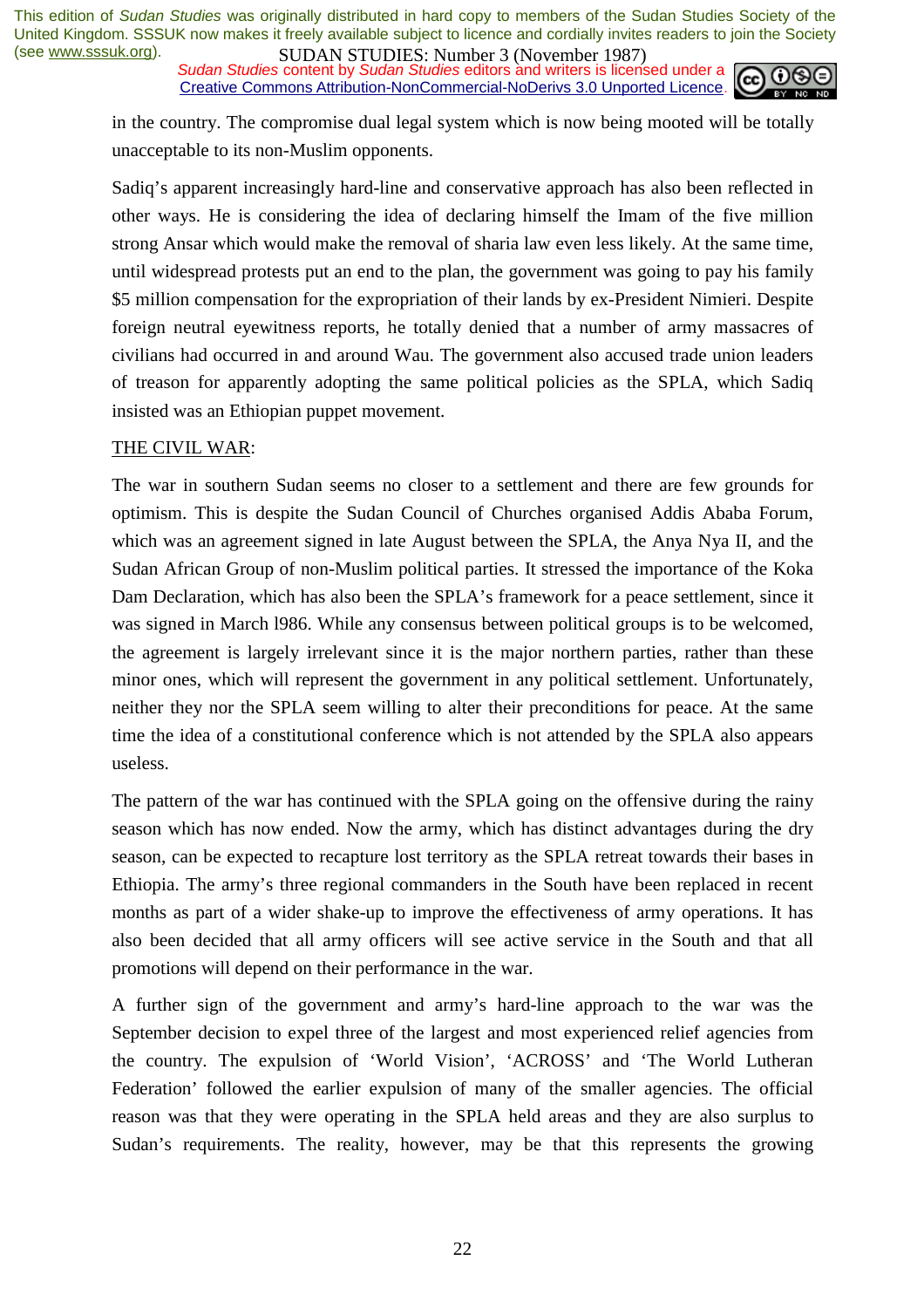*Sudan Studies content by Sudan Studies editors and writers is licensed under a* Creative Commons Attribution-NonCommercial-NoDerivs 3.0 Unported Licence.



influence of the National Islamic Front who object to so many Christian organisations operating in the country.

While these three agencies have an excellent reputation, it is undoubtedly true that many of the smaller and more obscure agencies which have swamped Sudan since the 1984-5 emergency appeared more interested in proselytisation to Christianity than in relief work.

While the government's action will undoubtedly hinder relief efforts, so will the SPLA's repeated warnings that it will continue to shoot down any civilian aircraft in the region, even if they are carrying relief supplies.

#### FOREIGN RELATIONS:

Despite the announcement that there is to be a summit meeting between Sadiq el Mahdi and Colonel Mengistu, relations between Sudan and Ethiopia seem as fractious as ever. Khartoum continues to accuse Addis Ababa of supporting the SPLA, which is referred to as its puppet organisation. There have also been actual military clashes along the border in Kassala Province when Ethiopian troops and aircraft attacked Eritrean and Tigrean refugees. In addition they have dropped supplies to the SPLA positions well inside southern Sudan. Since Ethiopia links its own support for the SPLA with Sudan's alleged support for its opponents there seems little chance of real rapprochement in the near future.

While relations with Egypt seem to be improving, despite Cairo's refusal to extradite ex-President Nimieri, Sudan and Libya seem to have fallen out. This follows Khartoum's refusal to allow Tripoli to use Darfur as a springboard for its military operations in Chad. Furthermore, there is some evidence to suggest that Chad's attacks on Libya's own airbases may have secretly passed through Sudanese territory. Khartoum has also adopted a neutral stance and would like to act as a mediator in the dispute over the Aouzou Strip.

There was an embarrassing misunderstanding with Saudi Arabia over Sadiq el Mahdi's alleged expressions of sympathy to Iran following the conflict in Mecca. Although this was strenuously denied by Khartoum, its generally closer relations with Teheran and the increasing power of Sudan's Islamic fundamentalists has alarmed Riyadh. Since Saudi Arabia and the Gulf States are major creditors and aid donors, Khartoum will have to ensure that it does not offend them.

#### THE ECONOMY:

The August collapse of the government delayed an agreement with the International Monetary Fund (IMF) over the rescheduling of Sudan's \$600 million arrears. Since an agreement with the IMF was necessary before its other major creditors would reschedule their debts, this slowed progress towards an overall solution to Sudan's economic crisis. Furthermore, the IMF was insisting on the introduction of a tough austerity programme before it would sign any agreement.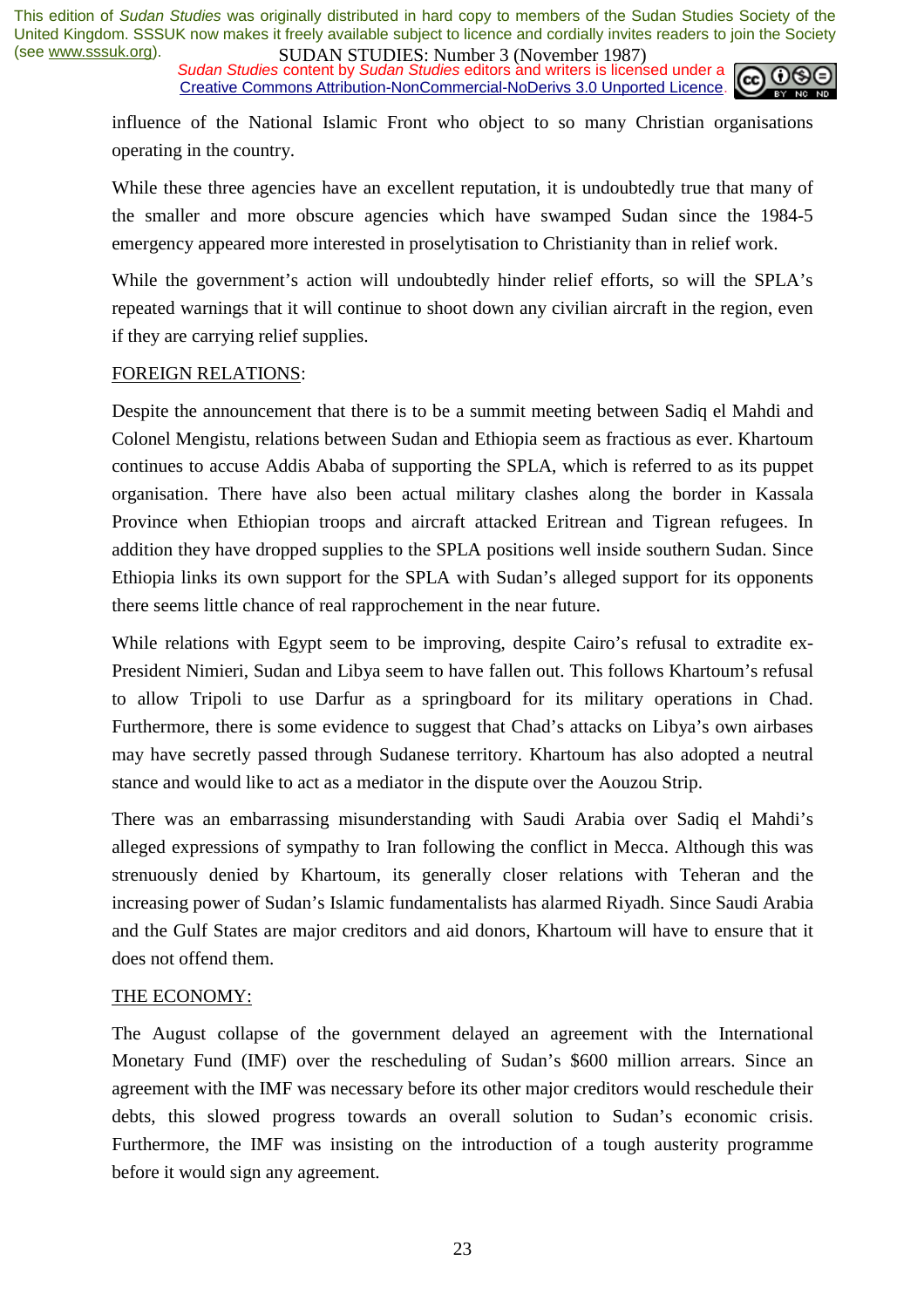**SUDAN STUDIES:** NUTTER JUNIVERSE 2014 1207, Sudan Studies content by *Sudan Studies* editors and writers is licensed under a Creative Commons Attribution-NonCommercial-NoDerivs 3.0 Unported Licence.



Following negotiations at the IMF's annual meeting in Washington, it now appears that the government has bitten the bullet and is prepared to take the harsh economic medicine, despite its political consequences. In early October the Sudanese pound was devalued by forty five per cent so that the 'customs' and 'incentive' rates were replaced by a single rate of £S4.5 to the dollar (compared to a current black market of over £S7). This new rate will not, however, apply to oil, wheat or medical imports which account for some ten per cent of total imports. At the same time the Finance Minister announced major price increases for gasoline, sugar and cement, which should bring an additional £S869 million for the government.

In return for these measures the IMF has apparently agreed to release \$4,854 million in credits over the next four years. However, no formal agreement has been announced by the IMF, which is forbidden by its own constitution to lend to member states which are in arrears. There is no question that Sudan itself can repay the \$600 million arrears and there is no obvious 'white knight' which could and would repay them. Unless the IMF is prepared to make Sudan a special case, which currently seems very unlikely, there must be considerable doubts about a final rescheduling agreement with the IMF.

An indication of just how dire Sudan's economic situation is, was revealed by the latest figures for inter-bank prices for its commercial debt. Banks are only prepared to purchase Sudanese commercial debt at two per cent of its face value, which is lower than any other African country. Consequently, its estimated \$1,800 million of total commercial debts could theoretically be purchased for \$36 million. The government has already shown considerable interest in buying back some of its debts at a significant discount and it is likely that this trend could expand. At the same time, it is having some success in its efforts to try and persuade bilateral creditors to write off or reschedule individual debts.

#### OUTLOOK:

As we approach the end of 1987 the prospects for Sudan are decidedly gloomy. It had been hoped that the collapse of the cabinet would lead to the emergence of a strong government of national unity which would be able to tackle the major problems facing the country. Instead, there has already been a two month delay and a new cabinet has not, at the time of writing, been formed. What is more, it is likely to be another weak UMMA/DUP coalition with little or no participation by the smaller regional parties. Both the coalition partners seem to be more concerned about retaining their traditional support in northern Sudan than in solving the country's problems. Consequently the NIF opposition is being allowed to dictate the political agenda and the government is merely reacting to it on an issue by issue basis. Despite the proposal of a dual legal system, the likelihood of Islamic sharia law being repealed now seems more remote than at any time since the 1986 elections.

Now that the dry season has begun, the army will go on the offensive and try and strengthen its military position before it is prepared to consider any political settlement. Once again NIF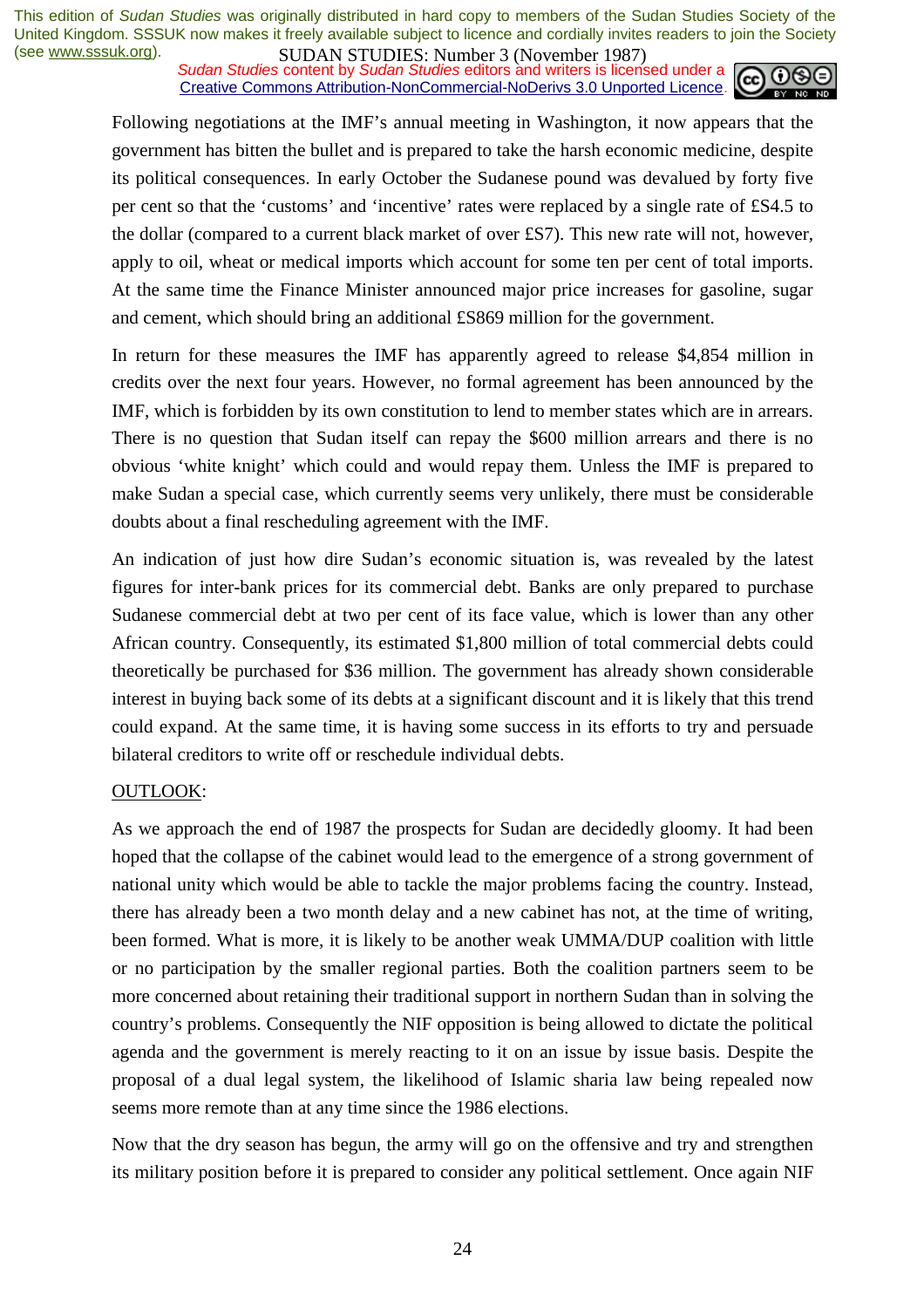*Sudan Studies content by Sudan Studies editors and writers is licensed under a* Creative Commons Attribution-NonCommercial-NoDerivs 3.0 Unported Licence.



pressure for a military rather than political end to the war is largely dictating government policy towards the conflict. Consequently, there seems little chance of a cease-fire, let alone a settlement, before the New Year.

Much as Sudan would like a rapprochement with Ethiopia, which might end its support for the SPLA and thereby enhance the chance of peace, it has little to offer Addis Ababa in return. Both its humanitarian instincts and international pressure will ensure that Eritrean and Tigrean refugees continue to receive shelter and assistance in Sudan. Therefore, the current stalemate is likely to continue between the two countries. Meanwhile Khartoum will try to reassure both Saudi Arabia and Egypt that, despite closer links to radical states in the region, it has a balanced foreign policy and that it knows 'which side its bread is buttered on'.

In some ways the economy has been the most interesting development in recent months and it will continue to be so in the immediate future. The government took a calculated gamble when it announced the current devaluation and the price increases. It had assumed that the 'State of Emergency' would enable it to keep the lid on any political unrest. Whether it has done enough to satisfy the IMF and other creditors is debatable. It is likely that further austerity measures in general, and any increase in bread prices in particular, would undoubtedly lead to further political unrest. The fragile coalition government is trying to balance on a very delicate tightrope between pleasing its creditors and maintaining political stability in the major towns. The next few months will be very dangerous and, while nothing is ever certain in Sudanese politics, the government's survival will depend on how it handles the central issues.

*Charles Gurdon is a researcher in geography at the School of Oriental and African Studies (SOAS) of the University of London. He also prepares quarterly political and economic reports on Sudan for the Economist Intelligence Unit.*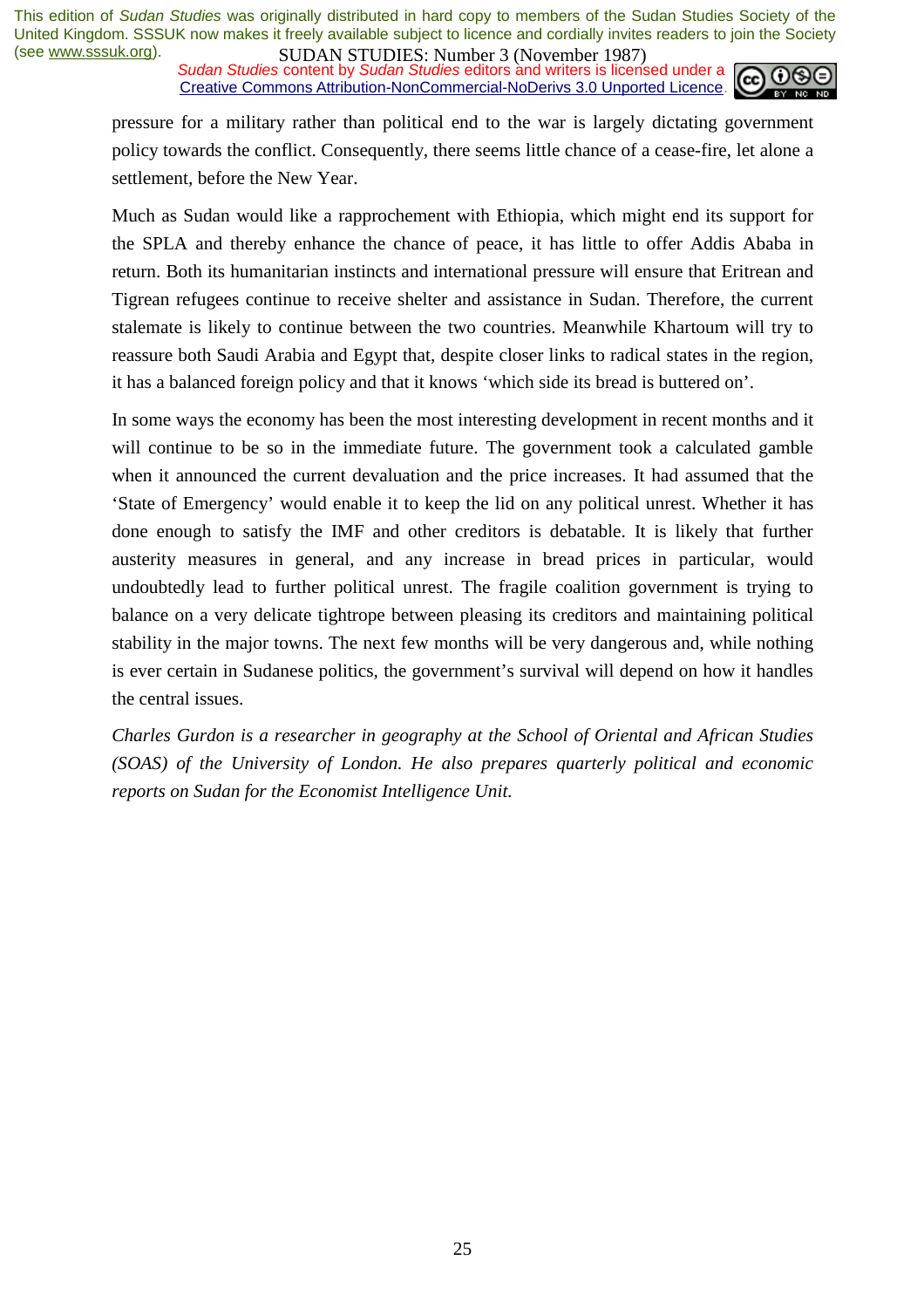*Sudan Studies content by Sudan Studies editors and writers is licensed under a* Creative Commons Attribution-NonCommercial-NoDerivs 3.0 Unported Licence.



### **SET UNDER AUTHORITY**

Martin Daly reviews: SET UNDER AUTHORITY, by K.D.D. Henderson, Castle Cary Press, Somerset (1987), 224pp.

A notable trait of the Sudan Political Service, the administrative cadré of the Anglo-Egyptian Condominium, is how its members and ex-members turned in their leisure to literary pursuits. The results have ranged across a broad spectrum, both of subjects and of quality. K.D.D. Henderson's previous efforts include 'The Making of the Modern Sudan" (1952), an important source for the study of the life and times of Sir Douglas Newbold. In "Set Under Authority" he undertakes "a portrait of the life of the British District Officer in the Sudan" during the Condominium, a subject approached from the viewpoint of one who served as an administrator from 1926 to 1953.

The book is largely a compilation of long extracts from the writings of British administrators, and is arranged in chapters designed to convey aspects of their work. In other words, it is not an autobiography (Henderson's name does not even appear in the index), but resembles rather R.O Collins and Francis M. Deng's "The British in the Sudan" (1984). The extracts chosen date almost entirely from the 1930s and later. Henderson is content to generalise and to illustrate, assuming a reader's basic knowledge of the subject, and in matters of interpretation and factual detail encounters disagreement. There is a tendency to reach, about the whole period of the Condominium, conclusions more appropriate for a shorter-time. The lack of source notes for the many quotations is an inconvenient omission.

"Set Under Authority" will be useful in indicating the wealth of historical information to be found in contemporary personal and semi-official accounts, most of which remain unpublished. Readers hoping for an account of Henderson's own long career in the Sudan will be disappointed. What remains evident, however, from this and his earlier, weightier work, is an abiding love for the Service and for the Sudan, especially the rural Sudan of his early career (p.66):

*"My own pleasantest recollections are of open country - the early start before dawn in the northern grasslands stretching away to the fringes of the desert, with the planet Venus perhaps casting a shadow of your camel on the sand; or emerging, after three days twisting and turning through a forest of red acacias seamed with the footprints of playful elephants, onto the vast grassy plain of Lake Abyad at sunset..."* 

*Martin Daly is Professor of History at the University of Memphis (Tennessee).*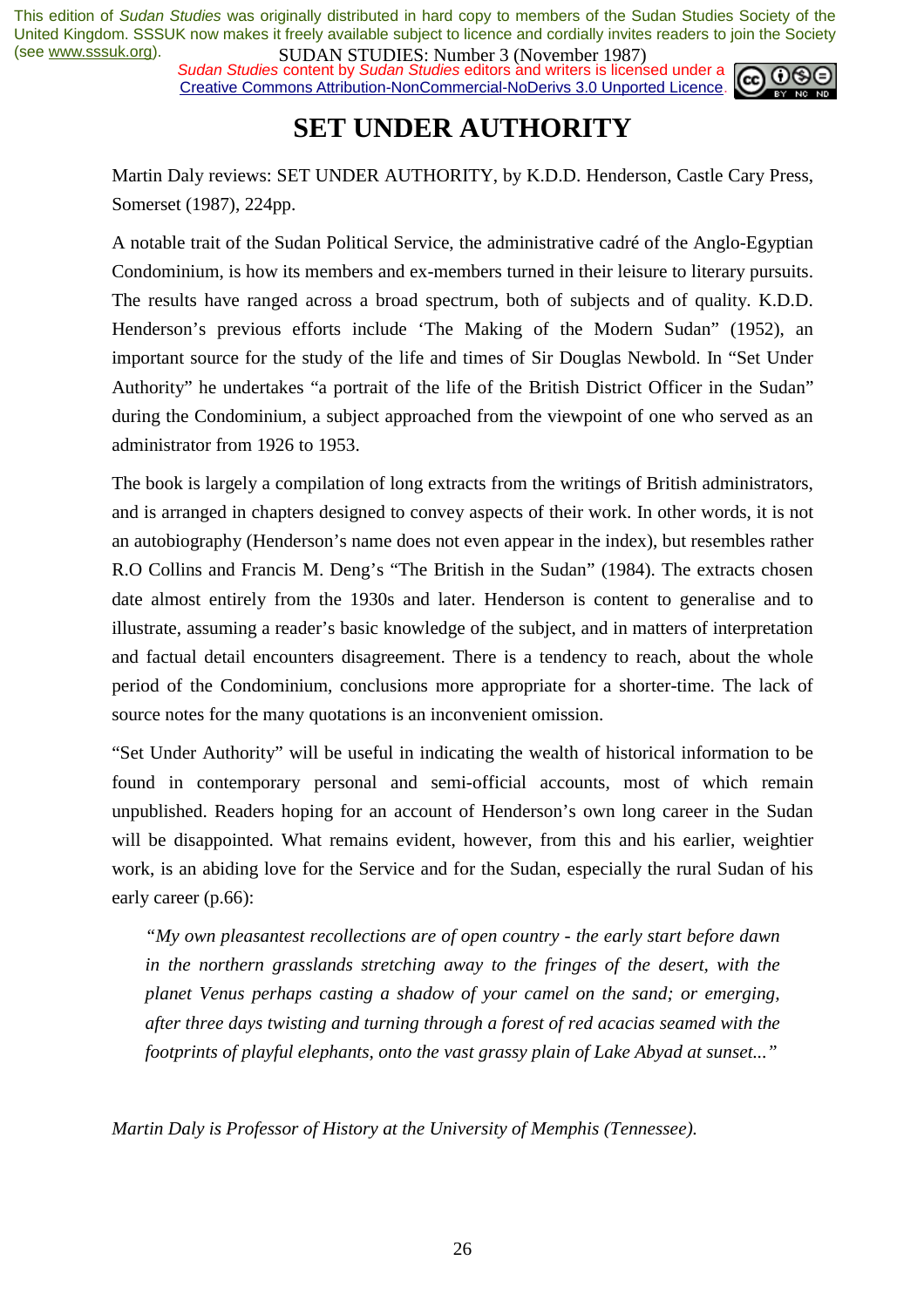*Sudan Studies content by Sudan Studies editors and writers is licensed under a* Creative Commons Attribution-NonCommercial-NoDerivs 3.0 Unported Licence.





One of the popular No Frills Guides series, written by experienced travellers, providing accurate and relevant information for the visitor who wants to travel'off the beaten track'.

Presented in a concise and straightforward way, the basic format means this book is frequently up - dated whenever new information becomes available, making it an essential guide book for tourists, independent travellers, and all visitors to the Sudan

The No Frills Guide to Sudan is available to members of the Sudan Studies Society and readers of Sudan Studies at a special discount price of £3.95.

Bradt Publications also publish a whole range of travel guides covering Europe, Africa, North and South America, India and South - East Asia, Please send for our new 1987 catalogue. Discount rates for Sudan Studies Society members on all books and maps.



#### **Bradt Publications**

.<br>DAD = CHALFONT ST. PETER = BUCKS SL9 OLA, ENGLAND = TEL 02407 3478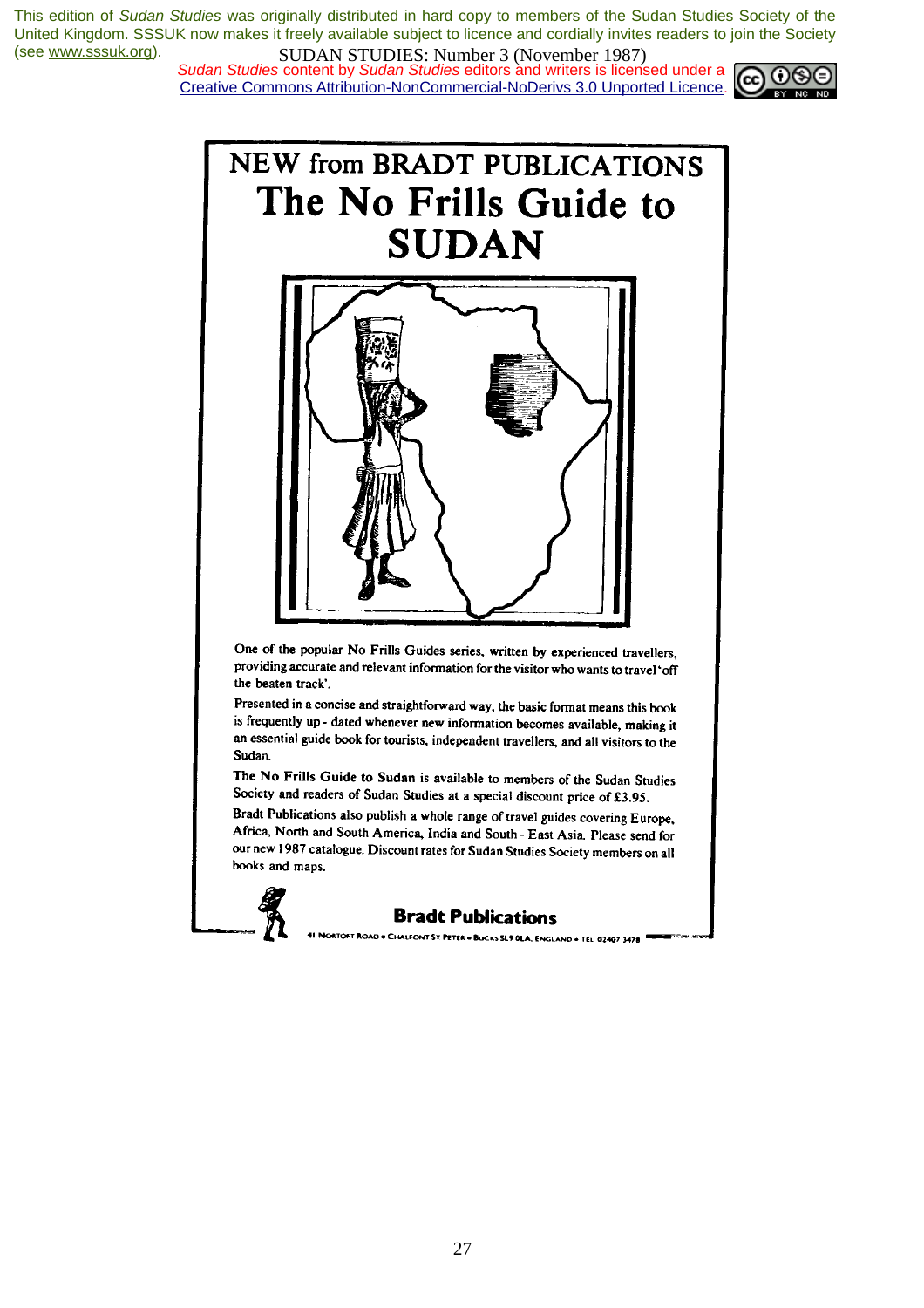*Sudan Studies* content by *Sudan Studies* editors and writers is licensed under a Creative Commons Attribution-NonCommercial-NoDerivs 3.0 Unported Licence.



# **SUDAN WITHOUT FRILLS**

*Jack Jackson reviews: THE NO FRILLS GUIDE TO SUDAN, by D. Else, Bradt Publications, Chalfont St Peter (1987), 64pp. Price: £4.95. He also offers some supplementary tips which may interest members of SSSUK.* 

Bradt's No Frills Guides cover the offbeat parts of the world not covered by the major publishers. They are basic, factual, informative, and frequently updated, an idea which is heartily applauded. The series is launched with David Else's guide to Sudan, which is a concise, well-written 64-page book, which gives a good general background to the country.

The early chapters are good with an excellent section on how to behave, but the book does suffer from a number of omissions. This can be demonstrated with reference to the section on travel. The book correctly states that Balkan Airways are the cheapest way to fly to Khartoum from London, but from early 1987 Sudan Airways have chartered Tristars from Jordanian Airlines complete with Jordanian flight crew and senior cabin staff. For only £30 more you get the extra comfort of an almost empty wide bodied jet, edible food and avoid Balkan Airways' five hour transit stop in Sofia. It is also worth noting that internal flights should be bought with local currency in Sudan to avoid excessive dollar surcharges.

Comments on shipping generate further inaccuracies. Boats from Port Sudan to the south (Djibouti, Kenya etc) have not existed in the last ten years. Occasionally small private yachts look for unpaid crew but this is rare. Regular ferries do run between Port Sudan, Jeddah and Suez but they tend to be very full.

Another important omission in the book is the currency exchange regulations which, due to the thriving black market, have existed for more than ten years. On entry you are supposed to declare all your foreign currency. In theory you should only change money in a bank at the official rates. For non-residents, all hotels other than the very cheapest have to be paid in hard currency against an official receipt. The currency exchange shops mentioned in the book were closed down in 1985.

One other big omission is the effect of rain on travel. Recently there have been a couple of years with little rain but this is not normal. In most years it can be impossible to travel south of Malakal except between late December and April, and south west of Kosti or on the track to Nyala between August and November. Even the main asphalt road around Kassala is often closed after heavy rain, as are Juba and Wau airports.

The chapter on health is good, though occasionally suffers from some misunderstanding. You cannot treat dysentery with just any antibiotic. Some are broad spectrum but many are more specific. Due to a WHO directive that all Third World dysentery should be treated with a combination of Terramycin and Flagyl, pure binding anti-diarrhoea treatments such as Lomotil have not been available in Sudan or other Third World pharmacies since 1985 so it, or imodium, needs to be taken with you. Gamma globulin injections only work against hepatitis A. There is a specific injection against hepatitis B (which costs £70) but it is most useful to those in the same high risk groups as those at risk of catching AIDS. In Sudan there have been some terrible cases of vaccinations going wrong, even with disposable needles and syringes, caused mainly by the vaccine deteriorating in refrigerators due to constant and prolonged power cuts. 'Jabs' need to be taken before departure.

The town by town section is a précis of a journey by the author and little else. Consequently, it is very limited when one considers the size of Sudan, even allowing for half of it being out of bounds due to the civil war. There is some confusion about Kabushiya. Ancient Meroe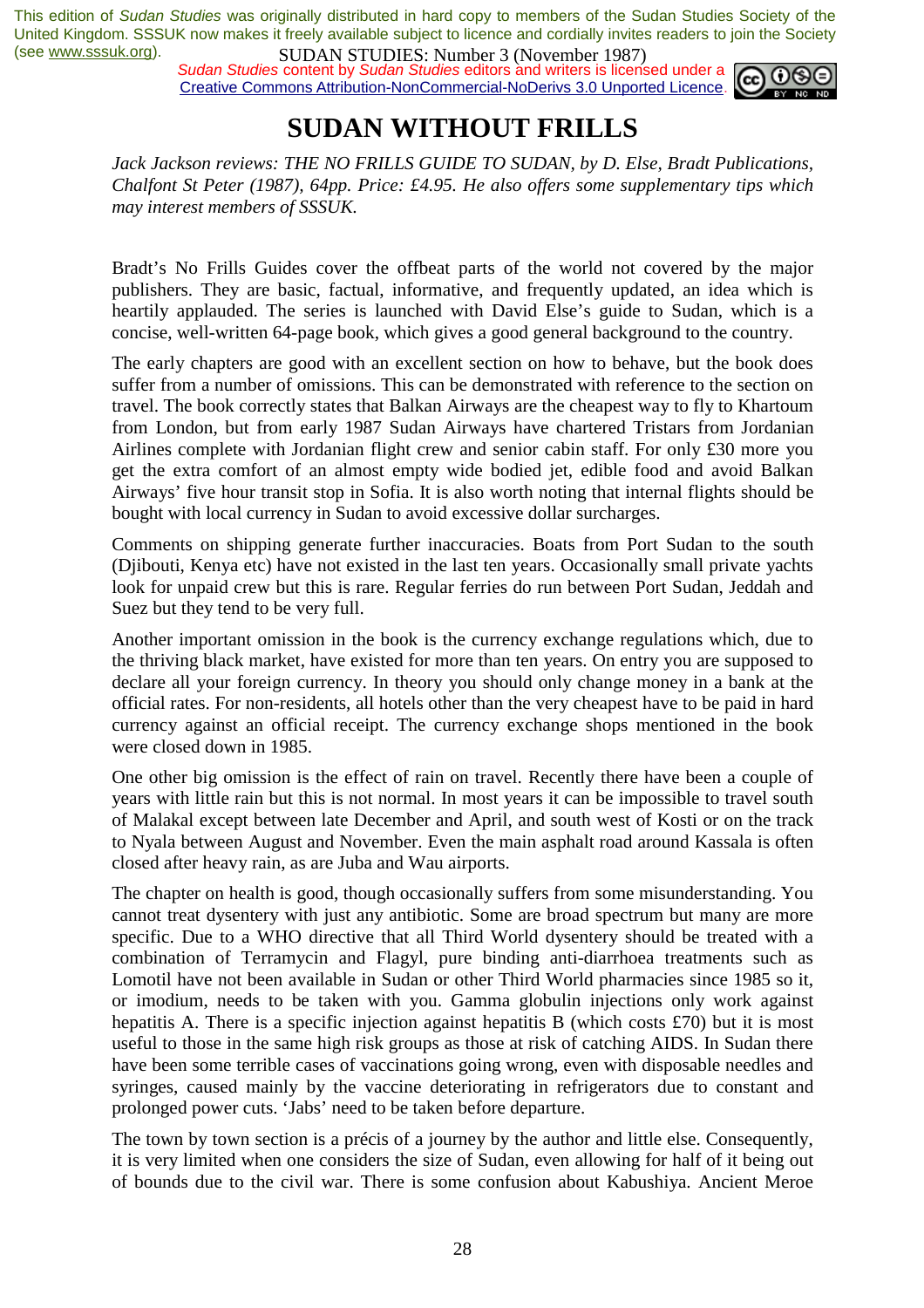*Sudan Studies* content by *Sudan Studies* editors and writers is licensed under a Creative Commons Attribution-NonCommercial-NoDerivs 3.0 Unported Licence.



town is on the railway line but the Sun Temple etc and the pyramids, which are at Bajirawya, are infact to the east of the railway. This is shown correctly on the map but the author refers to 'west' of the railway in the text. The columns and statues are not here at all but at Musawwarat es Sofra which, together with Naqa, are south east of Shendi nearly 80 kilometres away.

Port Sudan is the base for the best coral reefs in the Red Sea and for visiting the old town of Suakin. Three quarters of all visitors to Sudan come to Port Sudan and one third of them go only there and nowhere else but the author says 'there is no real reason to come here'. There are many cheap hotels and two quality ones better than the Red Sea Hotel. There are cheap and middle standard restaurants though the British Club is useful for meeting other westerners. There is an active Government Tourist Bureau where permission is required to visit either Suakin or the coral reefs, both of which can be arranged by the Hamido Tourism Corporation (Port Sudan PO Box 274), and not by the Red Sea Hotel. The boats with snorkel and diving gear are here and not at Suakin and the jelly fish in the Red Sea do not sting. It is important to know that snorkelling gear is not on sale in any shops. Air conditioned buses leave Khartoum daily for Port Sudan but involve an overnight stay in Kassala, making it a two-day trip at a cost very little less than the one hour air flight. The train is very unreliable and can take more than a week.

Dinder National Park is regularly visited by tourists without their own car. You go to Ed Damazine/Roseires either directly by air or bus via Sennar. Transport to the park can be arranged from there. The whole journey can be arranged by the Government tourist office in Khartoum.

The best section in the book is that on Jebel Marra. Very little is written about it elsewhere, but it is essential to get local police permission.

The Nuba Mountains are not so easy to move about in as the author makes out. Permission is easily given in Khartoum, but is then often rescinded by the police at Dilling and Kadugli. The sketch maps also suffer from most of the writing being too small to be read comfortably.

Photography can be very difficult outside Khartoum. Special permits are needed south of Malakal and are only available in Juba. It is always best to check with local police before using a camera. Citizens arrests are common, even in Khartoum and Port Sudan, so it essential to acquire a photographic permit.

The Sudan is a vast country, full of helpful friendly people who like to see and converse with foreigners. It has always been a difficult country to travel in, and all this has been made harder by the absence of any written information on the area, because the market is too small. Kim Naylor touched fleetingly on the area in his 'Nile Route' but here at last Bradt Publications with David Else are making a real effort. This is a first attempt; it has mistakes but is intended to be updated frequently and so is certain to improve. I wish them success.

Jack Jackson runs a travel company which specialises in travel to the Sudan. In particular, he is a specialist photographer, diver and railway expert.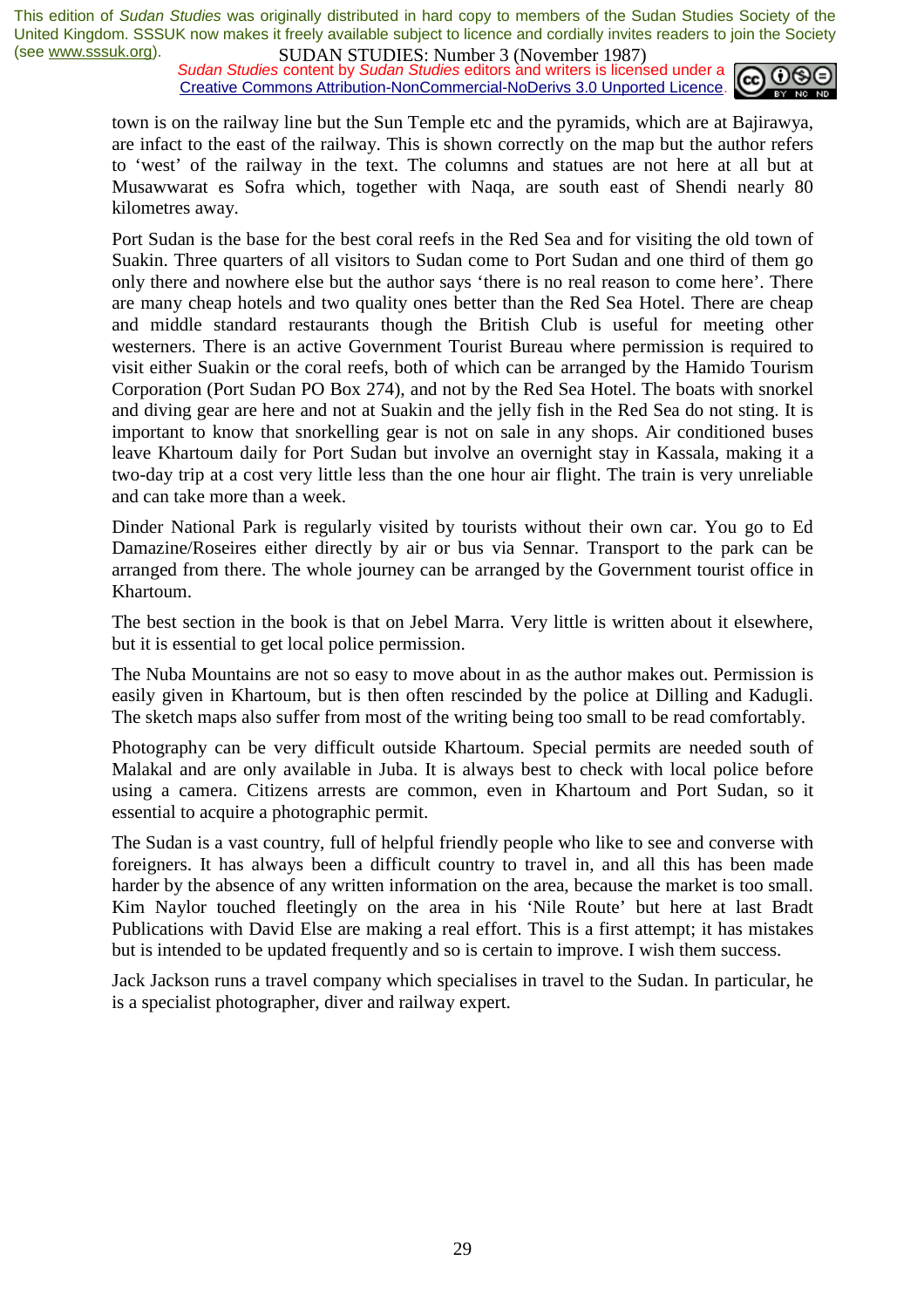*Sudan Studies content by Sudan Studies editors and writers is licensed under a* Creative Commons Attribution-NonCommercial-NoDerivs 3.0 Unported Licence.



### **A DESERT DIES**

*Helen Wood reviews: A DESERT DIES, by M. Asher, Viking, Harmondsworth (1986), 330pp. Price: £12.95.* 

This book is a sequel to 'The Forty Days Road" (1984) and offers a detailed and lucid testimony of the author's pursuit of his greatest wish: to become one of the desert Arabs of the Sahara. Set in the drought years of 1982-1985 it comprises not only a gripping account of personal development, but also a portrait of a traditional society undergoing changes due to the drought and the impress of the 'modern world'.

The text is divided into five parts; the first provides an introduction to the author and his initial experiences of life with these Arabs. The subsequent three focus upon journeys made, and the final one provides a reflective and sombre evaluation of the 'new man - outcast of two worlds - and the changed circumstances of life in 1985. Various methods are employed to help the reader, including a genealogy, maps, plates, companions list, tribes forming the Kababish, glossary, index and list of botanical species. Introductory quotations for each chapter add an historic dimension.

The content finds a natural form around the themes of personal development and the peoples of the desert. The recognition of external contrasts, between town and desert, the motor and the timeless dimension, are paralleled by the crossing of the perceptual boundaries in the author's life: the loneliness of the vast desert becomes the peace; furry blobs (on the horizon) become camels; blank sand suddenly is alive with information, and the unfamiliar becomes the familiar as time reshaped and rearranged his perceptions.

The style is easy and relaxed; eminently readable the subjects which people discuss and 'lessons being learnt' are taken up and developed further by the incorporation of formal knowledge, local knowledge and personal reactions, to effect a comprehensive insight, making the routine memorable and significant.

The appeal of this book lies not only in the above however, for Michael Asher's aim of being a part of a people and living on the knife-edge of survival, strikes a chord in each person who has ever wondered what it means to know, amongst other things, as Asher did, that 'this is what hunger is really like'.

It is hard to fault a book which offers so much to the reader yet a few observations may be made, especially concerning the cartography. Although maps are visually appealing they are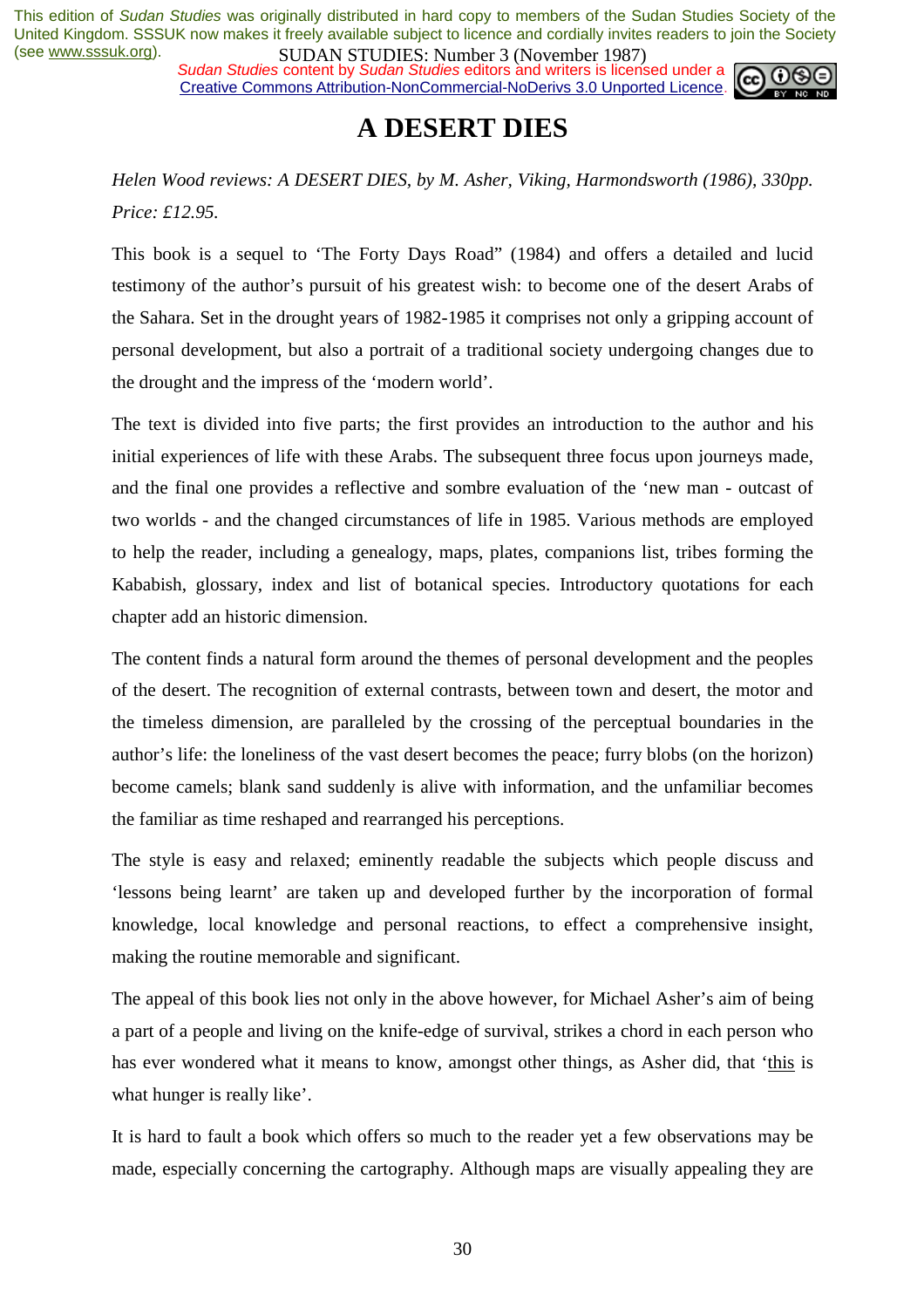**SUDAN STUDIES:** NUTTER JUNIVERSE 2014 1207, Sudan Studies content by *Sudan Studies* editors and writers is licensed under a Creative Commons Attribution-NonCommercial-NoDerivs 3.0 Unported Licence.



not used to full effect; places and features mentioned in the text are omitted at the expense of camel motifs and unmentioned places included; maps are untitled; journey starts are not always marked and slipping between maps is therefore required to follow them throughout. The first journey is in fact incorrectly traced and spelling inconsistencies between text and map occur in a few instances.

In conclusion, this is an excellently written book, in which the style has pace and is flavoursome with the exacting detail which only such a rare and life-changing experience can afford. Its authenticity convinces and holds the attention of the reader throughout.

*Helen Wood is a research student in the Department of Geography at the University of Durham. She is also the Assistant Editor of Sudan Studies.* 

# **NEW BOOKS FOR SPECIAL ATTENTION**

THE SEARCH FOR PEACE AND UNITY IN THE SUDAN, Francis Mading Deng and Prosser Gifford (eds.), Wilson Center Press, Washington, DC, (1987).

The book is a collection of papers presented at the Workshop in February 1987 at the Woodrow Wilson Center in Washington, to examine the issues and possible ways forward in the current civil war.

Available in the UK from Lilian Barber Press, PD Box 109, GRAVESEND, Kent, DA11 7QR. Price £6.95 (paperback) - Cheques and money orders payable to the Lilian Barber press, Inc.

THE ROLE OF SOUTHERN SUDANESE PEOPLE IN THE BUILDING OF MODERN SUDAN, Diana Rosenberg (ed), (1987).

In 1985 the University of Juba held a conference in Khartoum and invited scholars to present papers on the history of southern Sudan from the pre-colonial period upto 1972. The volume contains eleven of the papers and is 146 pages long.

The normal retail price is £6.00. The University of Juba is offering it to members of SSSUK for £5.00, inclusive of postage in the UK. Add an extra 25p for overseas postage. Please send your orders to Oriental and African Books, 73 Monknoor Road, SHREWSBURY, SY2 5AT, mentioning that you are a member of SSSUK.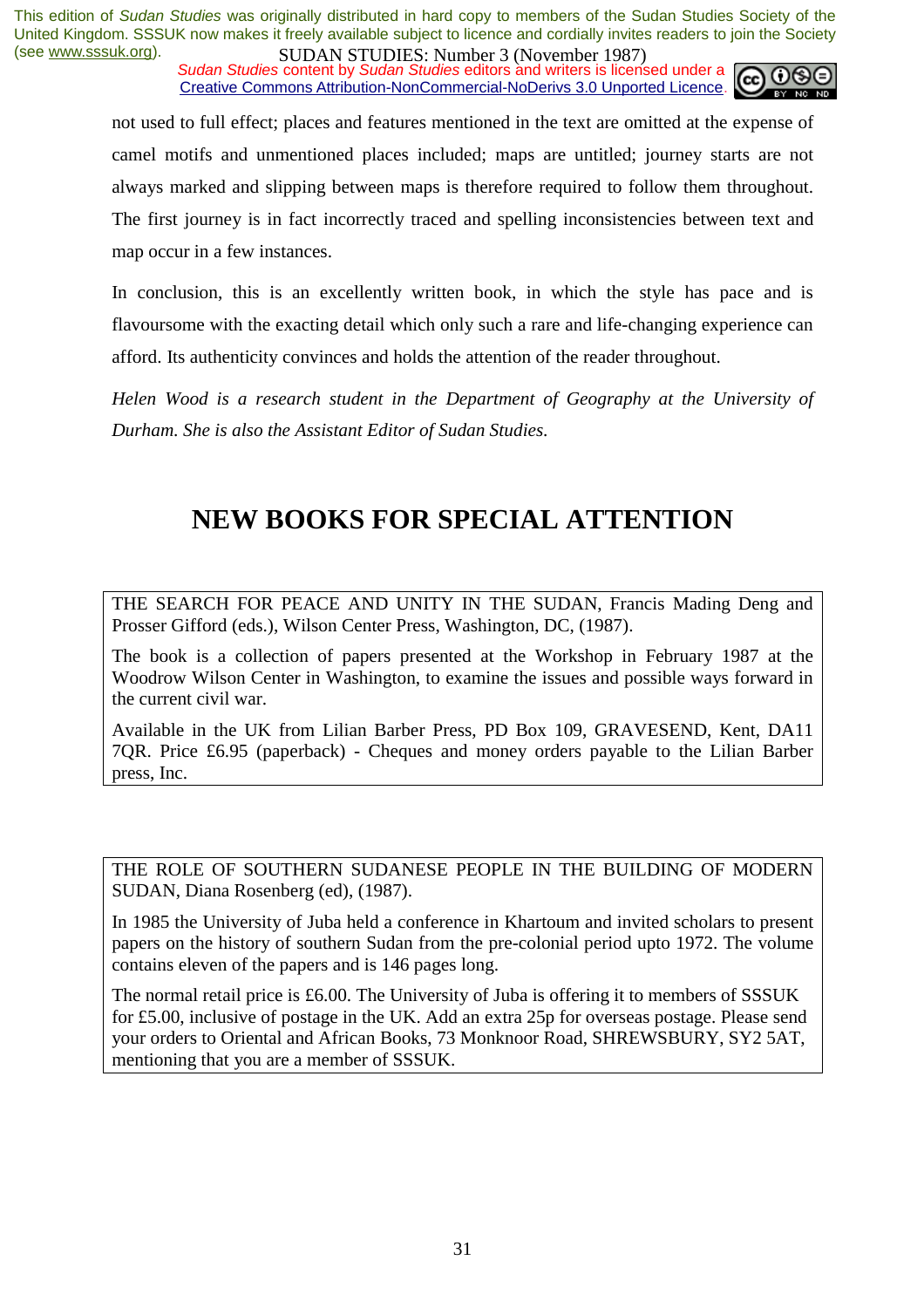**SUDAN STUDIES:** Number 3 (November 1707)<br>*Sudan Studies* content by *Sudan Studies* editors and writers is licensed under a Creative Commons Attribution-NonCommercial-NoDerivs 3.0 Unported Licence.



### **HISTORICAL ETHNOLOGY AT FRANKFURT**

*Jörg Adelberger offers another contribution from West Germany to the regular series of RESEARCH PROFILES. Here he outlines Sudan Studies being conducted at the Institute of Historical Ethnology at the Johann Wolfgang Goethe University in Frankfurt.* 

It is important to draw the attention of readers of Sudan Studies to the significance of establishing and promoting communications between individuals and institutions with similar interests. It is with this in mind that the following note has been produced.

The accompanying list of recent Masters and Doctoral theses outlines the type of work being conducted in Sudan Studies at the Institute of Historical Ethnology. Without exception, these theses were and are being written under the auspices of Professor Dr Andreas Kronenberg. The Masters theses are normally unpublished, although exceptions are mentioned below, but they can be obtained through inter-library loan. The list is in chronological order and English translations of the title or comments are in brackets. Current research theses and topics are also listed.

Ibrahim, H. (1978), **Ethnography of a Shaiqiya Village (El Gureir) and Social change**. Doctoral Thesis, 2 Vols., 402pp. Published under the title: **The Shaiqiya, The Cultural and Social change of a Northern Sudanese Riverain People**, in Studien zur Kulturicunde, Vol 49, Wiesbaden (1979).

Berié, E. (1982), **Die Bari-Gruppe im Sudan. Stand der Ethnologischen Forschung. (The Bari-group in the Sudan, The State of Ethnological Research).** M.A. Thesis, l70pp.

Lange-Stalinski, J*.* (1982), **Mündliche Prosa der Niloten im Sudan. Ethnologische Intenpretationeri Oralen Traditionen. (Oral Prose of the Nilotes of the Sudan. Ethnological Interpretations of Oral Traditions).** M.A. Thesis, 132pp.

Sonnenburg-Page, A.M. (1983) **Historische Dynamik und Lokalgeschichte in der Bahr el Shazal Provinz, Sudan. (Historical Dynamics and Local History in Bahr el Ghazal Province, Sudan).** M.A. Thesis, 90pp.

Adelberger, J. (1983), **Das Sakrale Königtua den Shilluk: Struktur and Geschichte einer Institution. (The Sacred Kingship of the Shilluk: Structure and History of an Institution).** M.A. Thesis, 146pp. A revised extract has been published under the title: **Die Shilluk (Sudan). Sakrales Königtum und Politische Macht. (The Shilluk. Sacred Kingship and Political Power) in Anthropos**, Vol 82, (1987), pp.216-225.

Dabitz, G. (1984) **Seschichte der Erforschung der Nuba-Berge. (History of the Exploration of the Nuba fountains).** M.A. Thesis, 253pp. Published under the same title in Arbeiten aus dem Seminar fõr Völkerkunde der J. W. Goethe Univmrsitãt Frankfurt am fain, Vol 17, Stuttgart (1985).

Völker, C. (1984), **Ethnische Bindungen in den Stãdten der Republik Sudan**. **(Ethnic Bonds in Towns of the Republic of the Sudan).** M.A. Thesis, 158pp.

Polzin, W. (1986), **Der Zar-Kult. Besessenheit, Symbolisches Verhaltenbei Krankheit und Unglück. (The Zar Cult. Possession: Symbolic Behaviour in Cases of Illness and Misfortune).** This study draws on information from both Sudan and Egypt. M.A. Thesis, l3lpp.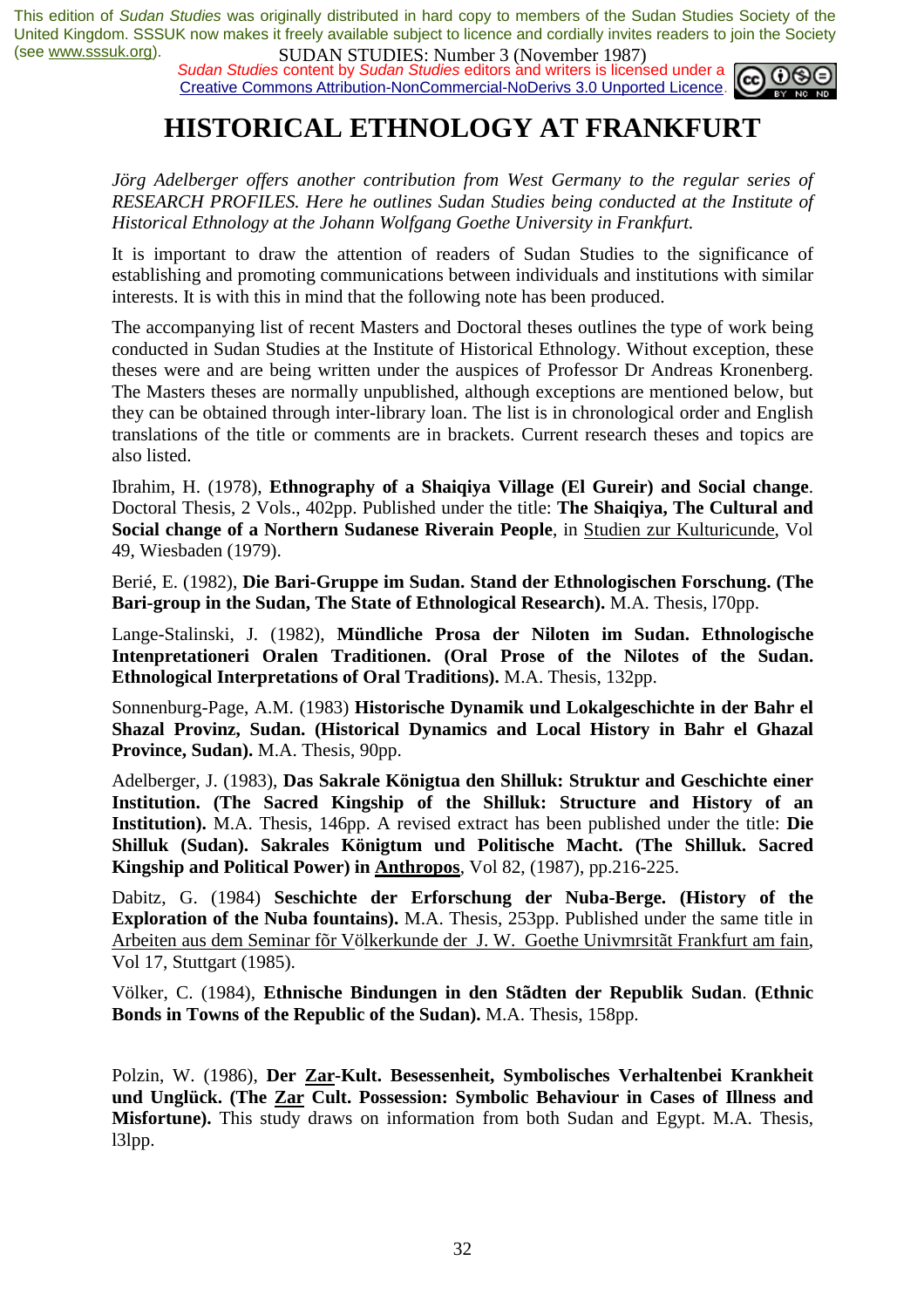**SUDAN STUDIES:** NUTTUP 3 (NOVERTON 1707)<br>*Sudan Studies* content by *Sudan Studies* editors and writers is licensed under a Creative Commons Attribution-NonCommercial-NoDerivs 3.0 Unported Licence.



Roth, K-H. (1986), **Die Dinka. Quellenkritische Studie zu Möglichkelten Historischer Forschung. (The Dinka. A Critical Source Study in the Possibilities of Historical Research).** M.A. Thesis, 246pp.

#### **Studies in progress:**

Adelberger, J. **Die Soziale Organisation der Fur und ihre Historischen Veränderungen. (The Social Organisation of the Fur and its Historical Changes -working title).** Doctoral Thesis based on fieldwork.

Braukämper, U. **Migration und Ethnischer Wandel - Historische Untersuchungen aus der östlichen Sudanzone. (Migration and Ethnic Change - Historical Studies from eastern Sudan).** Independent research project based on fieldwork. Some preliminary results appeared under the title: **ökologische Grenilinien und Kulturelle Wandlungsprozesse zwimchen Kamel und Rindernomadismus im Ostsudan. (Ecological Boundaries and Cultural Processes of change among Camel and Cattle Nomadism in eastern Sudan)** in **Paideuma**, Vol 30, (1984), pp.81-102. At present Dr Braukämper is attached to the Ethnographic Museum in Khartoum. In connection with his work there he has published the following articles: **Peoples and Cultures of the Sudanese Red Sea Area** in Hinkel, F. (ed) **The Archaeological Map of the Sudan**, Fasc.VI, Berlin (East), (1987) (forthcoming); **Zum Stand der Nubien-Sammlungen des Ethnographischen Museums Khartoum**. **(On the State of the Nubia Collections of the Ethnographic Museum, Khartoum**, in Nubica, Vol 1, (1987) (forthcoming); **Aufruf zur Rettung Sudanesischen Kulturerbes** in **Jahrbuch des Museums für Völkerkunde zu Leipzig**, (1988) (forthcoming) - this article is a revised German translation by Stein, L. of **A Plea to Save Sudanese Cultural Heritage**, in **Sudan Times**, 21st December 1986, p.3.

Dabitz, G., **Tima-Zum Wandel Kultureller Grundwerte einer Nuba-Gesellschaft in den Demokratischen Republik Sudan. (Time - Changes in Basic Cultural Values of a Nuba Society in the Democratic Republic of the Sudan).** Doctoral Thesis based on fieldwork.

Grüb, A., **Die, Lotuho im Südlichen Sudan. (The Lotuho in the Southern Sudan: History, Oral Tradition, Economic and Political Organisation of an Eastern Nilotic People**). Doctoral Thesis based on fieldwork.

Stierhof, H. **Ethnizität und Landwirtschlaftliche Entwicklungsprojekte in der Republik Sudan am Beispiel der Khashm ml Girba und Sezira Projekte. (Ethnicity and Agricultural Development Projects: The Cases of Khashm el Girba and the Gezira).** MA. Thesis.

The author is grateful to Adam Jones for his suggestions on the translations of some of the above titles.

*Jörg Adelberger is currently working on his doctoral thesis at the Institute of Historical Ethnology at the Johann Wolfgang Goethe University. He can be contacted c/o Flutstrasse 17, OFFENBACH D-6050, West Germany. (telephone 069-895-587).*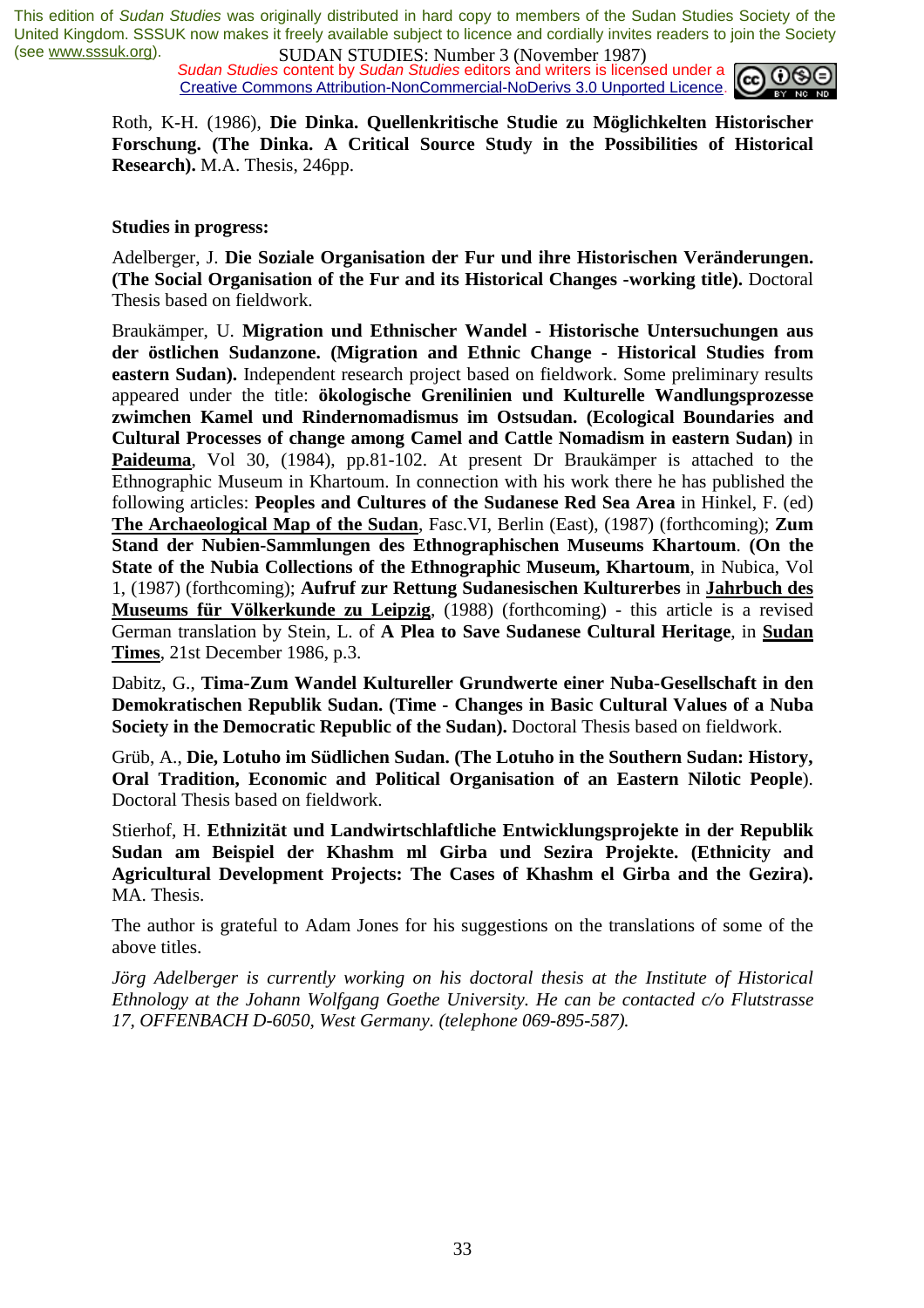*Sudan Studies content by Sudan Studies editors and writers is licensed under a* Creative Commons Attribution-NonCommercial-NoDerivs 3.0 Unported Licence.



### **RECENT PUBLICATIONS**

Al-Karsani, A. A. S., (1987), 'The Establishment of Neo-Mahdism in the Western Sudan, 1920-1936', African Affairs, Vol.86, pp.385-404.

Anon, (1987), 'Open Door: Sudan - supporting a huge refugee population', Amnesty, June/July, pp.14-15.

*Brown, R. (1986), 'International Responses to Sudan's Economic Crisis: 1978 to the April 1985 coup d'etat', Development and Change, July, pp.487-511.* 

Buckman, V. (1987), '47 Squadron in the Sudan', Flypast, November, pp.21-4.

Davies, H. R. J. (1987), 'After the Famine in Sudan: Can Australian Experience Help?', Geographical Journal, Vol.153, pp. 181-94.

Davies, H. R. J. (ed) (1987), Rural Development in White Nile Province, Sudan, (United Nations University Press, Tokyo), 142pp.

Deng, F. M. and Gifford, P. (eds.), (1987), The Search for Peace and Unity in the Sudan, (Wilson Center Press, Washington).

Heraclides, A. (1987), 'Janus or Sisyphus? The Southern Problem of the Sudan', Journal of Modern African Studies, Vol.25, pp. 213-31.

Hewett, R. B. (1987), 'From Sketch Map to Satellite: Modern Mapping of Africa illustrated from Sudan', in Larby, P.M. (ed), Proceedings of the SCOLMA/BRICMICS Conference, London, pp.25-32.

Hulme, M. (1987), 'The 1986 Wet Season in Central Sudan', Weather, Vol.42, pp. 193-5.

Hulme, M. (1987), 'Secular Changes in Wet Season Structure in Central Sudan', Journal of Arid Environments, Vol.13, pp. 31-46.

Jal, G. G. (1987), The History of the Jikany Nuer before 1920, Unpublished Ph.D. Thesis, (University of London).

Karkaba, A. (1987), 'Sudan: Alla Deriva', Nigrizia, September, pp. 10-13.

Lado, C. (1986), 'Agriculture and Environmental Knowledge: A case Study of Peasant Farming in Maridi District, Southern Sudan', Malaysian Journal of Tropical Geography, Vol.13, pp. 7-36.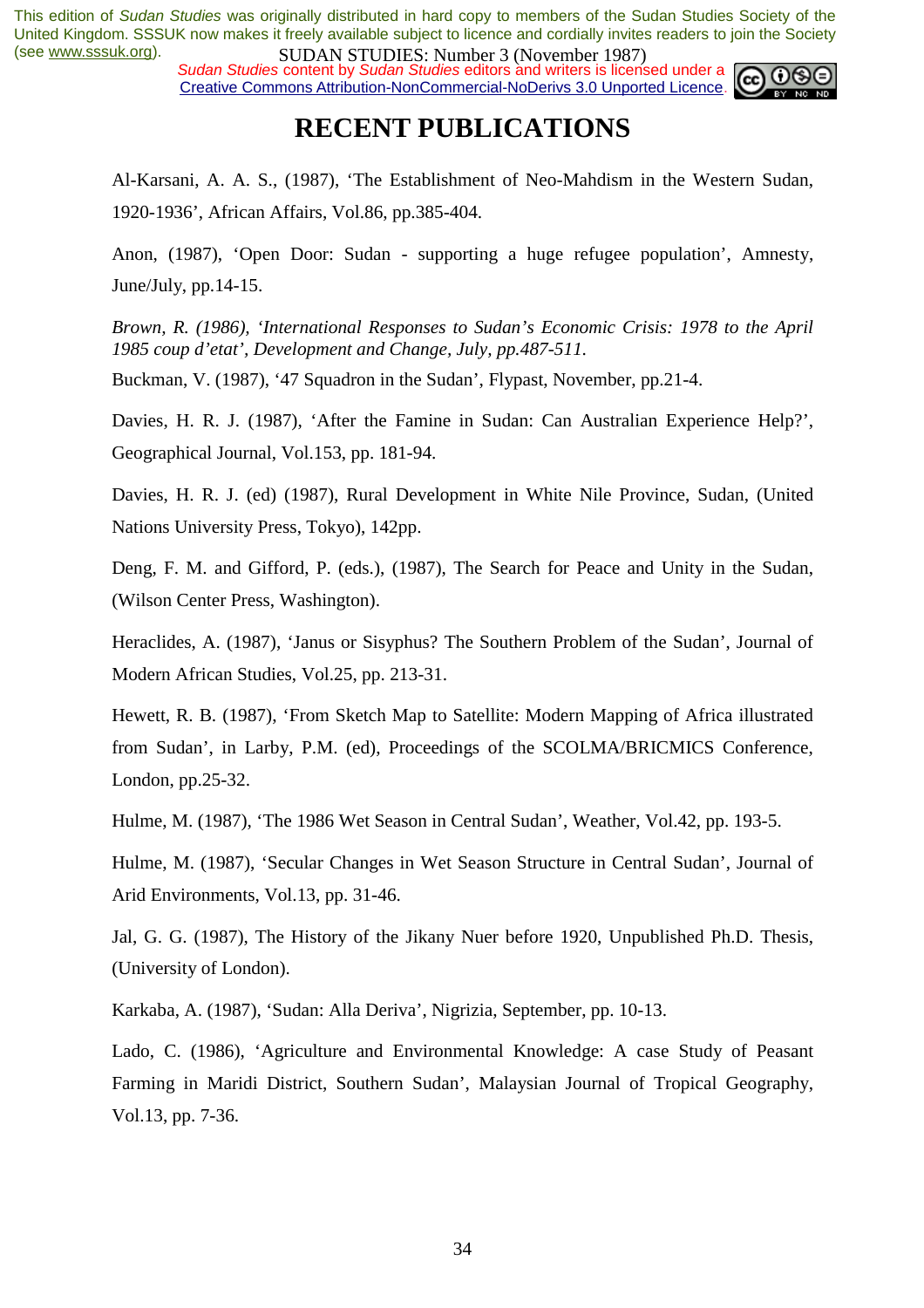*Sudan Studies* content by *Sudan Studies* editors and writers is licensed under a Creative Commons Attribution-NonCommercial-NoDerivs 3.0 Unported Licence.



Mulla, R.M. (1987), Legal Aspects of Decentralization of the Government in the Sudan, Unpublished Ph.D. Thesis, (University of London).

Prunier, G. A. (1986), 'Le Soudan aprés Nimieri', Actuel Développement, Vol.70, pp.8-11.

Prunier, G.A. (1986), 'La Révolution Ambiguë: l'aprés-Nimeirisme au Soudan', Politique Africaine, Vol.21, pp. 90 - 98.

Prunier, G. A. (1987), 'La Guerre Civile au Soudan', Les Cahiers de l'Orient, Vol.5, pp.93- 112.

Robertson, P. (1987), 'Prehistory in the Upper Nile Basin', Journal of African History, Vol.28.

Safwat, K. M. (1987), 'The Ecosystem and the Transitional Nature of the State in the Sudan', Swansea Geographer, Vol.24, pp. 99-112.

Tignor, R.L. (1987), 'The Sudanese Private Sector: An Historical Overview', Journal of Modern African Studies, Vol.25, pp.179-212.

Trilsbach, A. (1987), 'Environmental Changes and Village Societies West of the White Nile:

Central Sudan', in Lawless, R.I. (ed), The Middle Eastern Village, (Croon Helm), pp.13-50.

Voll, J. O. (1986), 'The Sudan After Nimieri', Current History, May, pp.213-6 and 231-2.

See also pages 32-33 of this issue.

#### **CONTRIBUTIONS TO SUDAN STUDIES**

*All members of SSSUK are invited to contribute to SUDAN STUDIES. The Editor is always pleased to receive short articles (c.350-500 words) on any subject related to the Sudan and its affairs. Original factual, research or philosophical articles can be accepted to a length of c.1500 words (longer by negotiation with the editor). Requests for specific information can also be included in the CAN YOU HELP' section.* 

Please note that the Editor is looking for members to contribute to regular features, such as DATA SOURCES IN THE UK, RESEARCH PROFILE, SUDAN MEMOIRS and TEACHERS IN SUDAN. Volunteers to write BOOK REVIEWS and design the CROSSWORD are also wanted. Please inform the Editor of Sudan publications noted in any discipline for inclusion in the regular list of references.

*If members have any ideas about SUDAN STUDIES, for example with respect to format, length, new features and so on, please write to the Editor indicating whether or not you would wish your letter to be published (possibly in summary form).* 

All contributions to the newsletter should be typed or written in legible handwriting and sent to the Editor at the following address:

Dr A Trilubach (Secretary and Editor)

Sudan Studies Society of the United Kingdom

c/a Department of Geography, University of Durham, Science Laboratories

South Road

DURHAUI CITY, DH1 3LE, UK